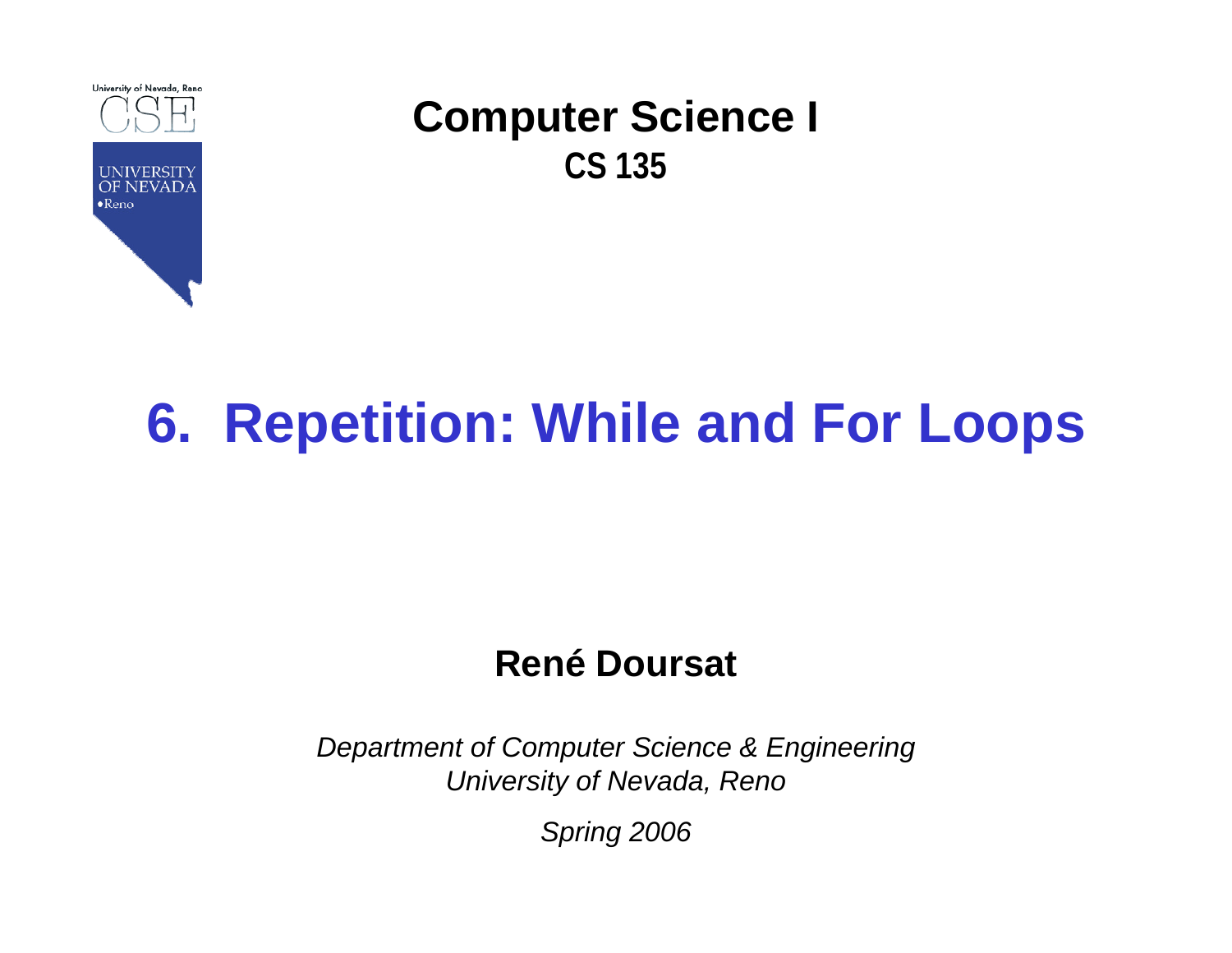- **0. Course Presentation**
- **1. Introduction to Programming**
- **2. Functions I: Passing by Value**
- **3. File Input/Output**
- **4. Predefined Functions**
- **5. If and Switch Controls**
- **6. While and For Loops**
- **7. Functions II: Passing by Reference**
- **8. 1-D and 2-D Arrays**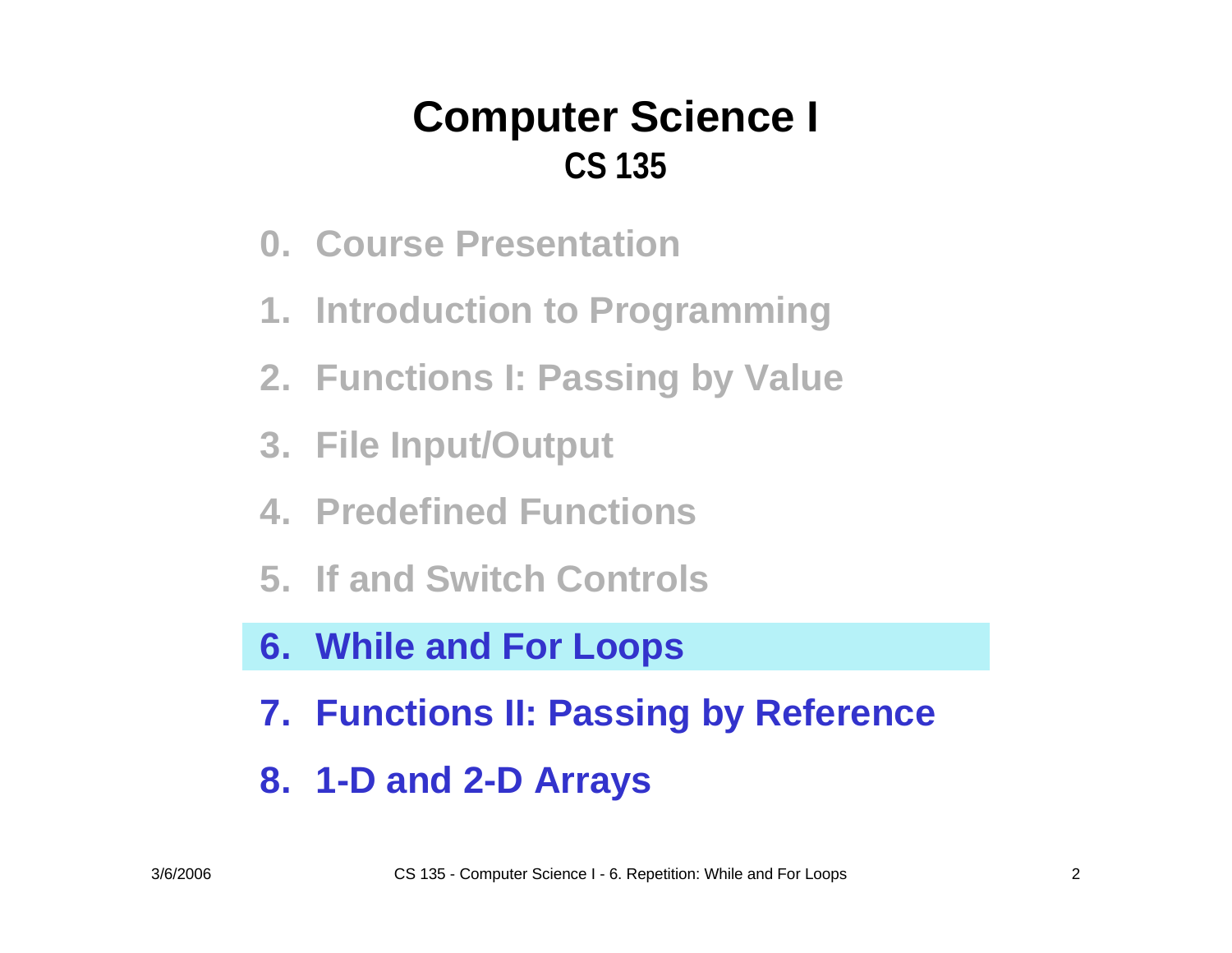#### **6. Repetition: While and For Loops**

- **a.Repetition Structures**
- **b.While Loops**
- **c. Do/While Loops**
- **d. For Loops**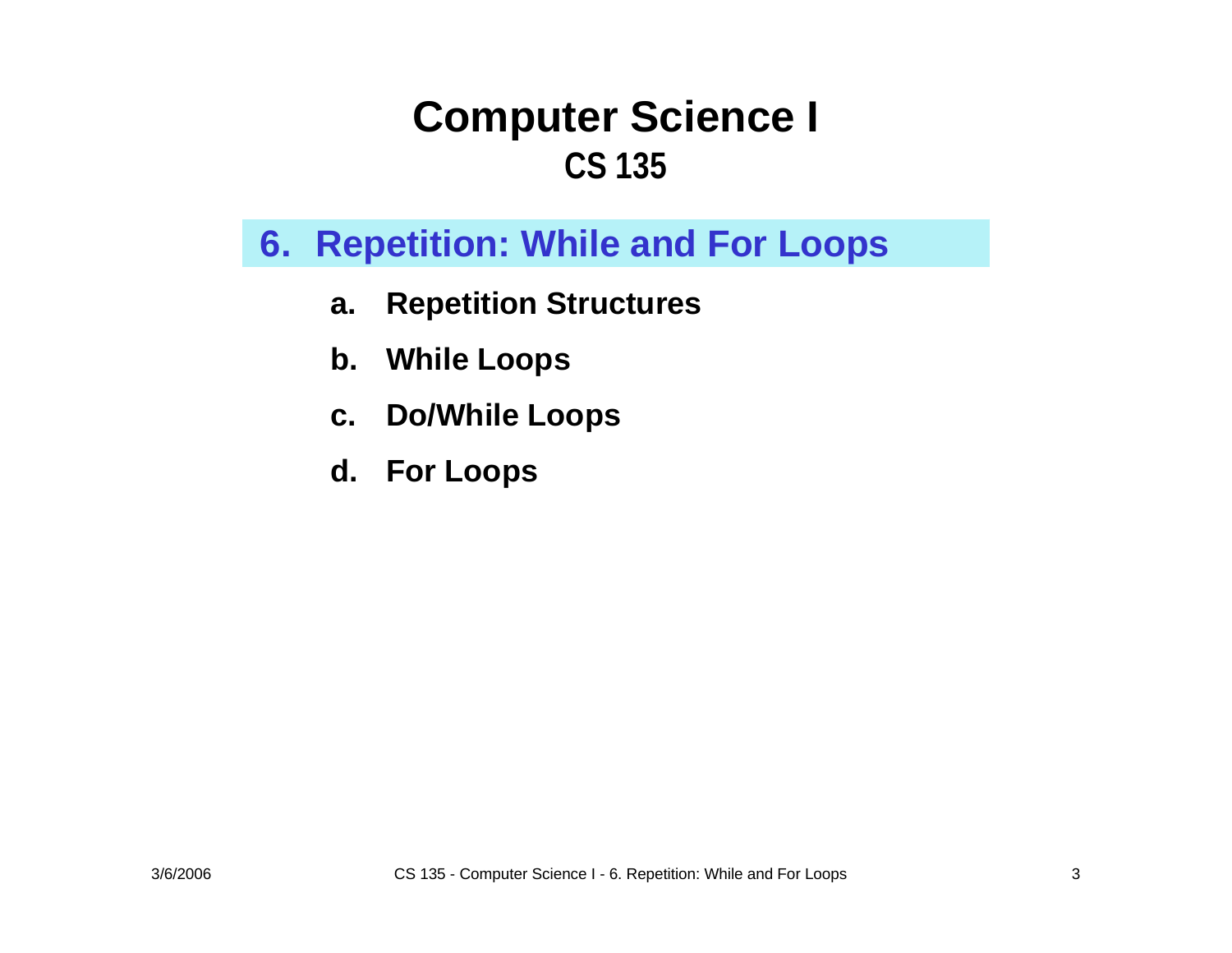#### **6. Repetition: While and For Loops**

#### **a.Repetition Structures**

- 9 **Reminder: three types of control structures**
- 9 **Why is repetition needed?**
- 9 **While, do/while and for loops**
- **b. While Loops**
- **c. Do/While Loops**
- **d. For Loops**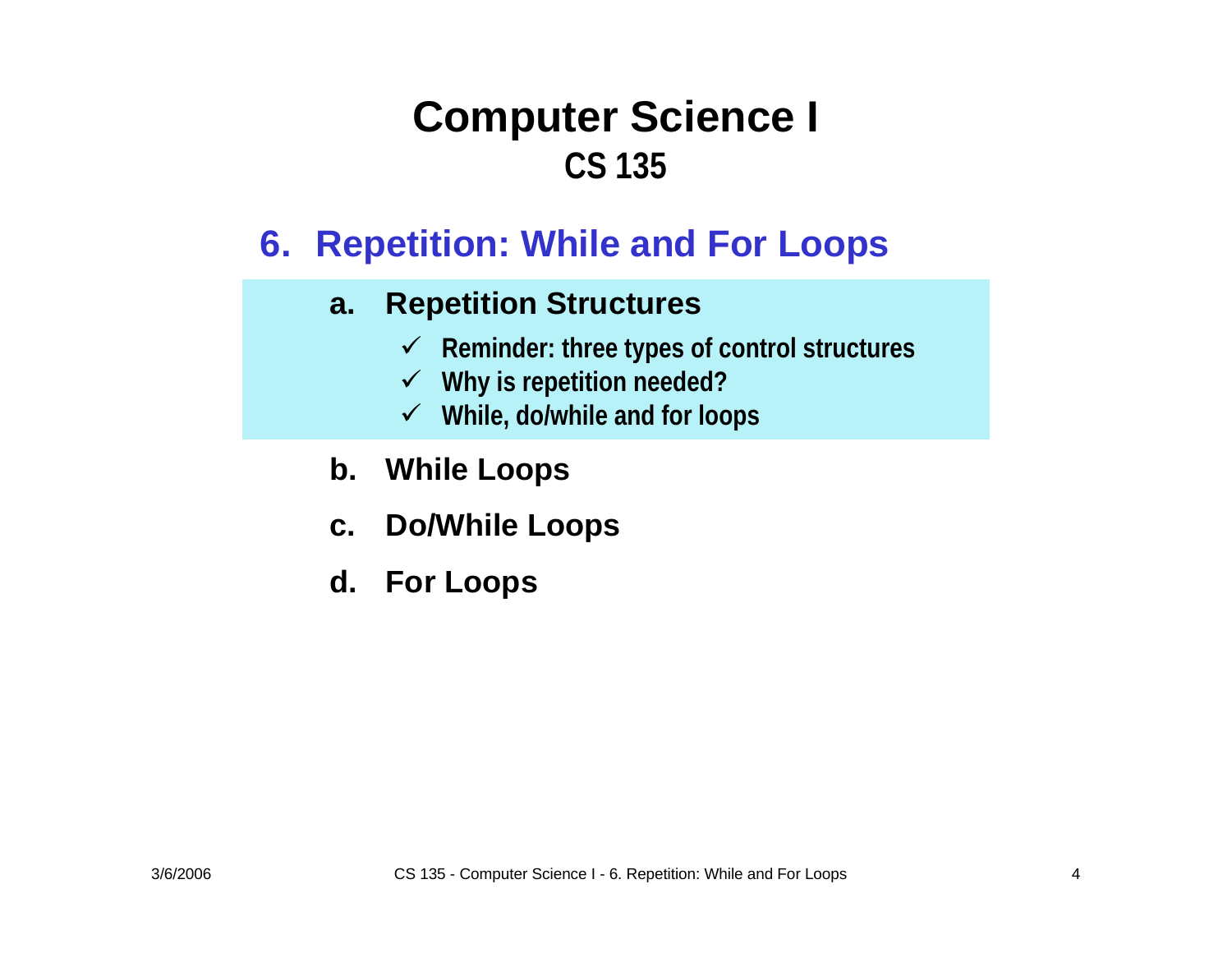#### **6.a Repetition Structures Reminder: three types of control structures**

¾ **Sequence, selection and repetition structures**



#### Flow of execution Figure 4-1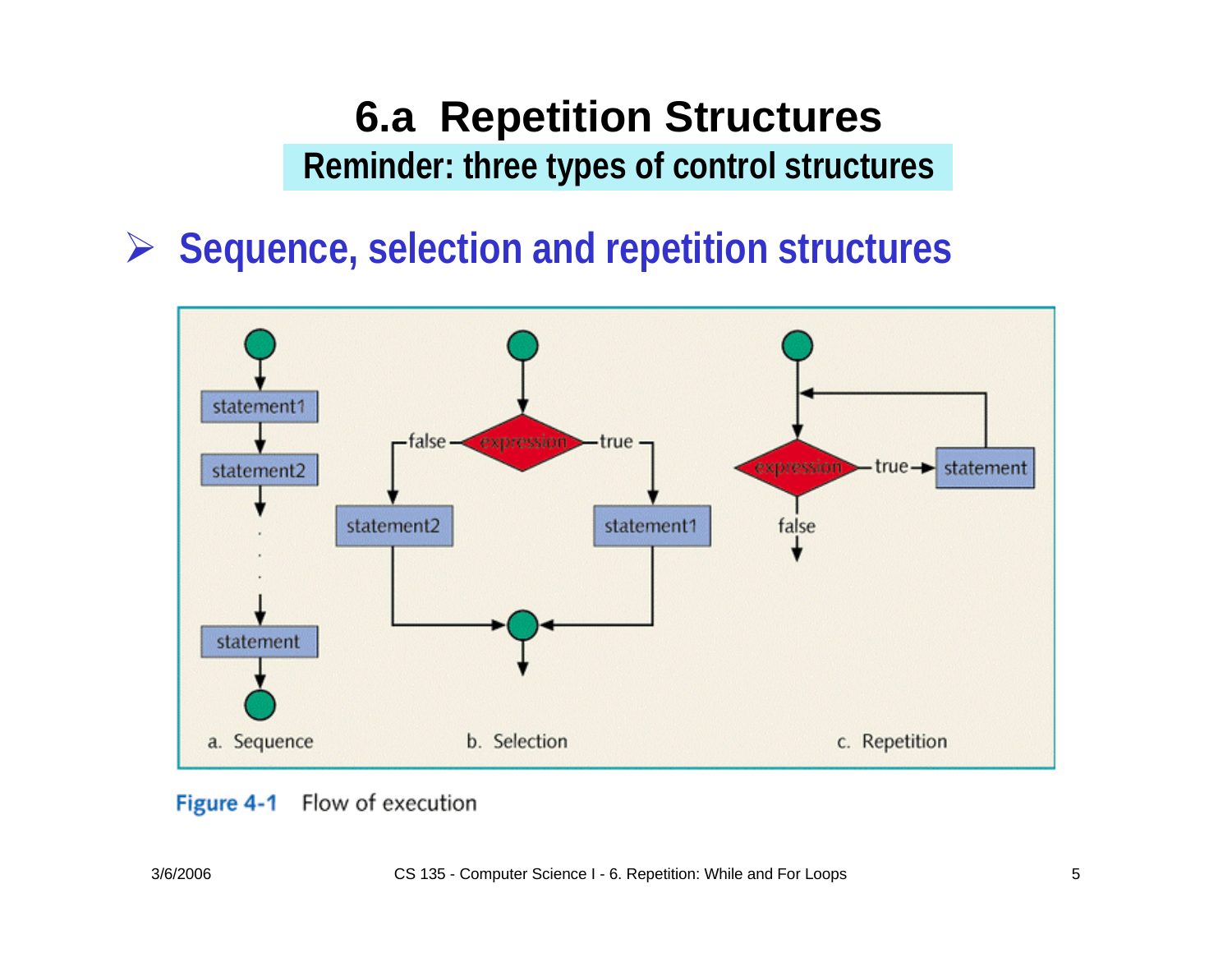**Reminder: three types of control structures**

## ¾ **Structure theorem**

- $\checkmark$  it is possible to write any computer program by using only three basic control structures that are easily represented in pseudocode:
	- sequence structures
	- $\blacksquare$ selection structures
	- repetition structures

*introduce branching ("jumps") in the sequential logic*

#### ¾**Sequence structures**

- $\checkmark$ straightforward execution of one processing step after another
- $\sqrt{ }$  sequence of pseudocode statements: do this, do that, then this, then that, etc.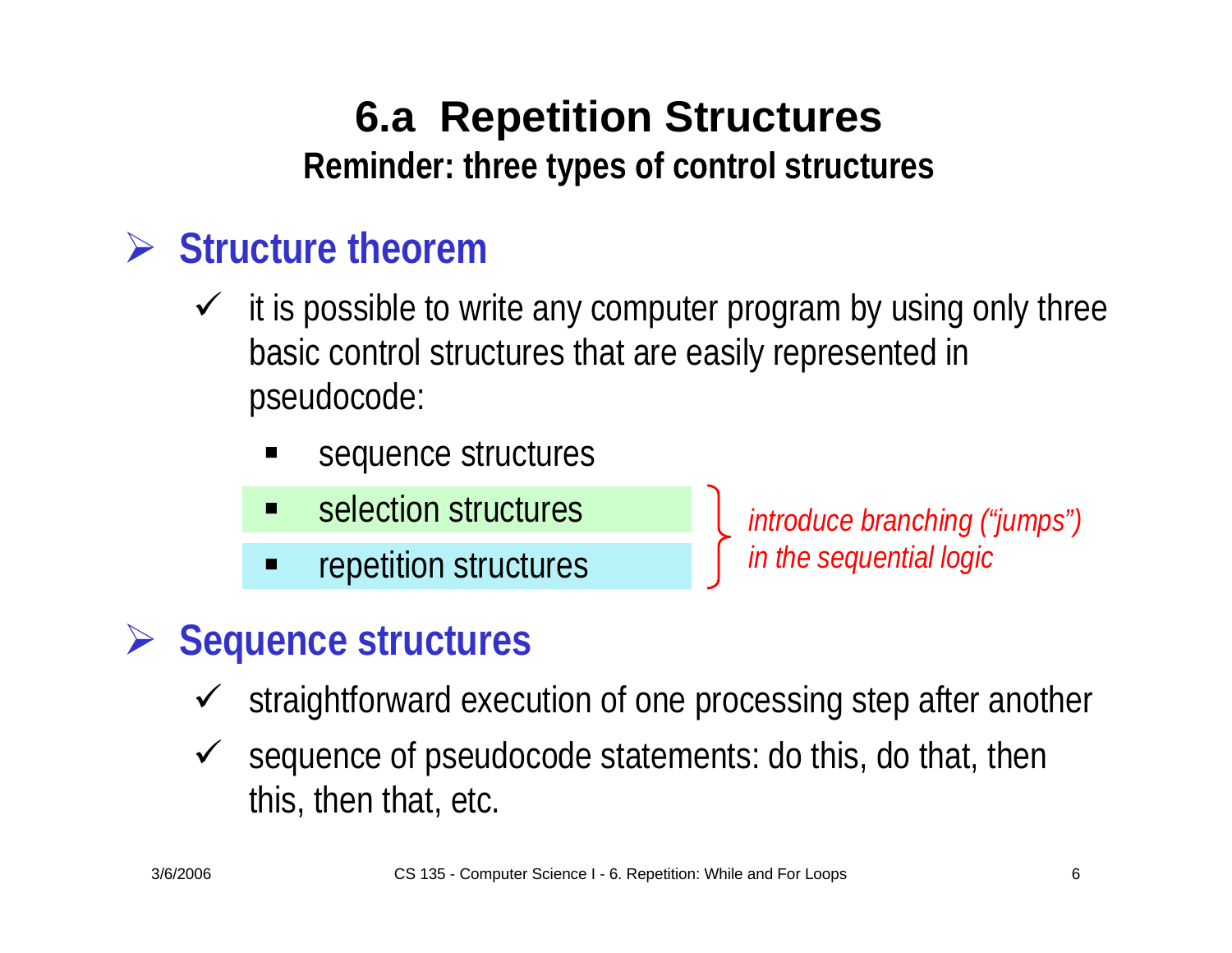## **6.a Repetition Structures Reminder: three types of control structures**

### ¾ **Selection structures**

- $\checkmark$  condition and choice between two actions, depending on whether the condition is true or false
- $\checkmark$  represented by the pseudocode keywords IF, THEN, ELSE, and ENDIF
- ¾ **Repetition structures**
	- $\checkmark$  block of statements to be executed repeatedly, as long as a condition is true
	- $\checkmark$  represented by the pseudocode keywords WHILE and ENDWHILE (or DOWHILE and ENDDO)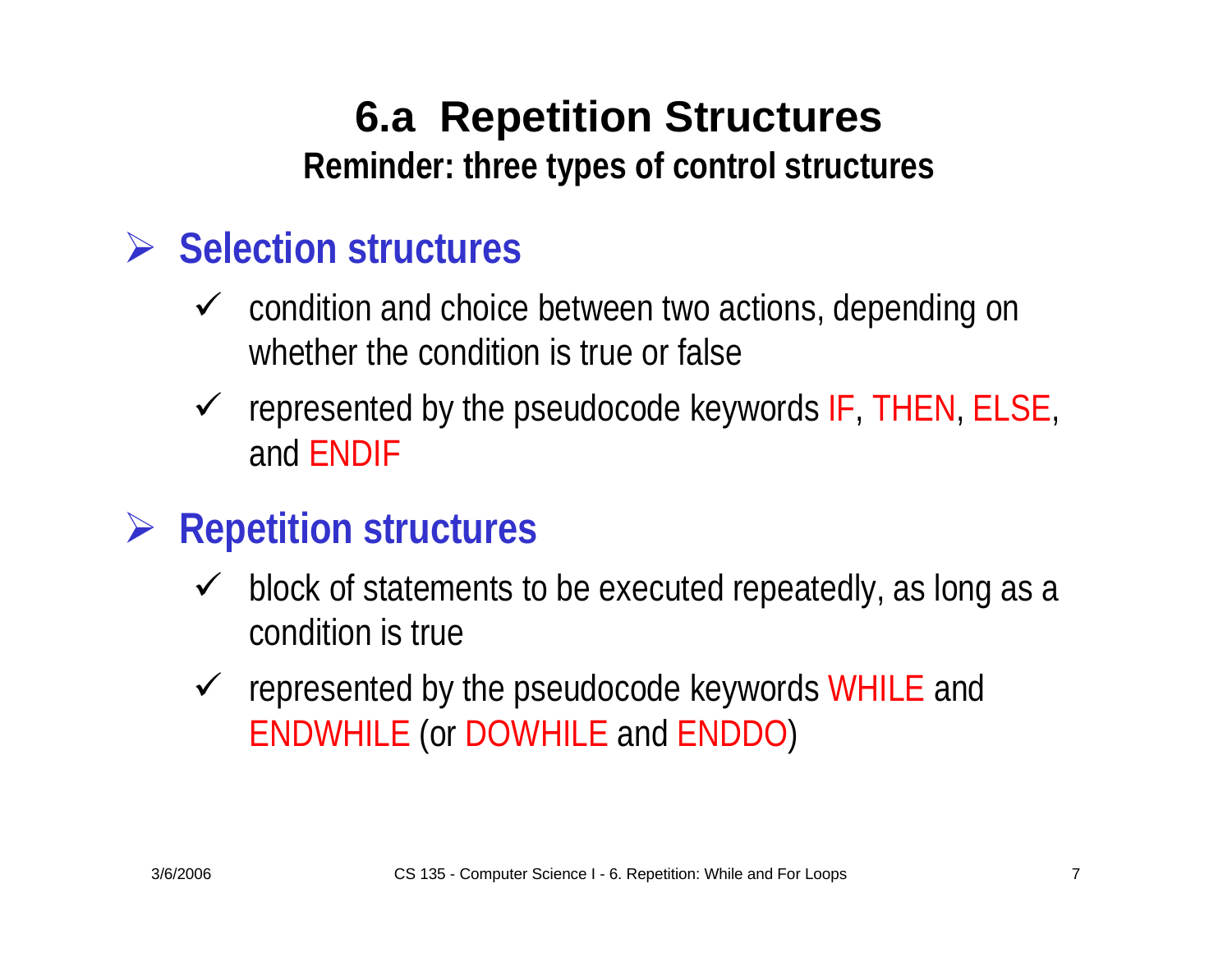## **6.a Repetition Structures Why is repetition needed?**

- ¾ **A computer can repeat a group of actions** → *repetition structures*
	- $\checkmark$  examples:
		- $\blacksquare$ calculate 100 student grades
		- pour water in the saucepan until it is full
		- $\blacksquare$ cook the pasta until it is "al dente"
	- $\checkmark$  pseudocode example:

WHILE water\_level < pan\_height

Add 1 tablespoon to water\_volume

water\_level = water\_volume / pan\_surface

#### ENDWHILE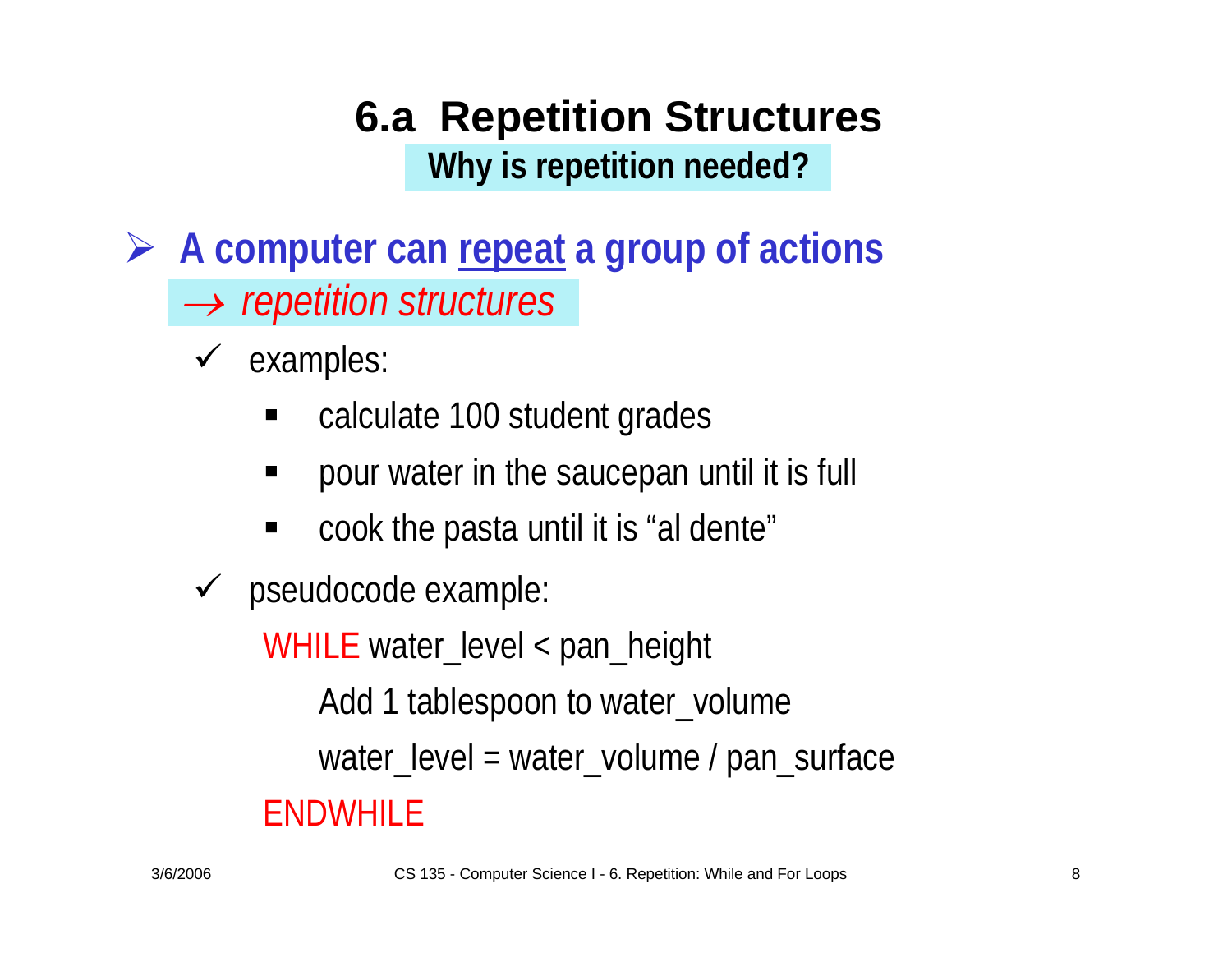## **6.a Repetition Structures Why is repetition needed?**

- ¾ **Repetition allows to efficiently use variables**
	- $\checkmark$  for example, repetition allows to input, add, and average multiple numbers using a limited number of variables
	- $\sqrt{ }$  adding four numbers without a loop (the old-fashioned way):
		- $\blacksquare$  declare a variable for each number, input all the numbers and add all the variables together
	- $\checkmark$  adding four numbers with a loop (the high-tech way):
		- $\rightarrow$  create a loop that iteratively reads a number and adds it to a variable holding the sum of the numbers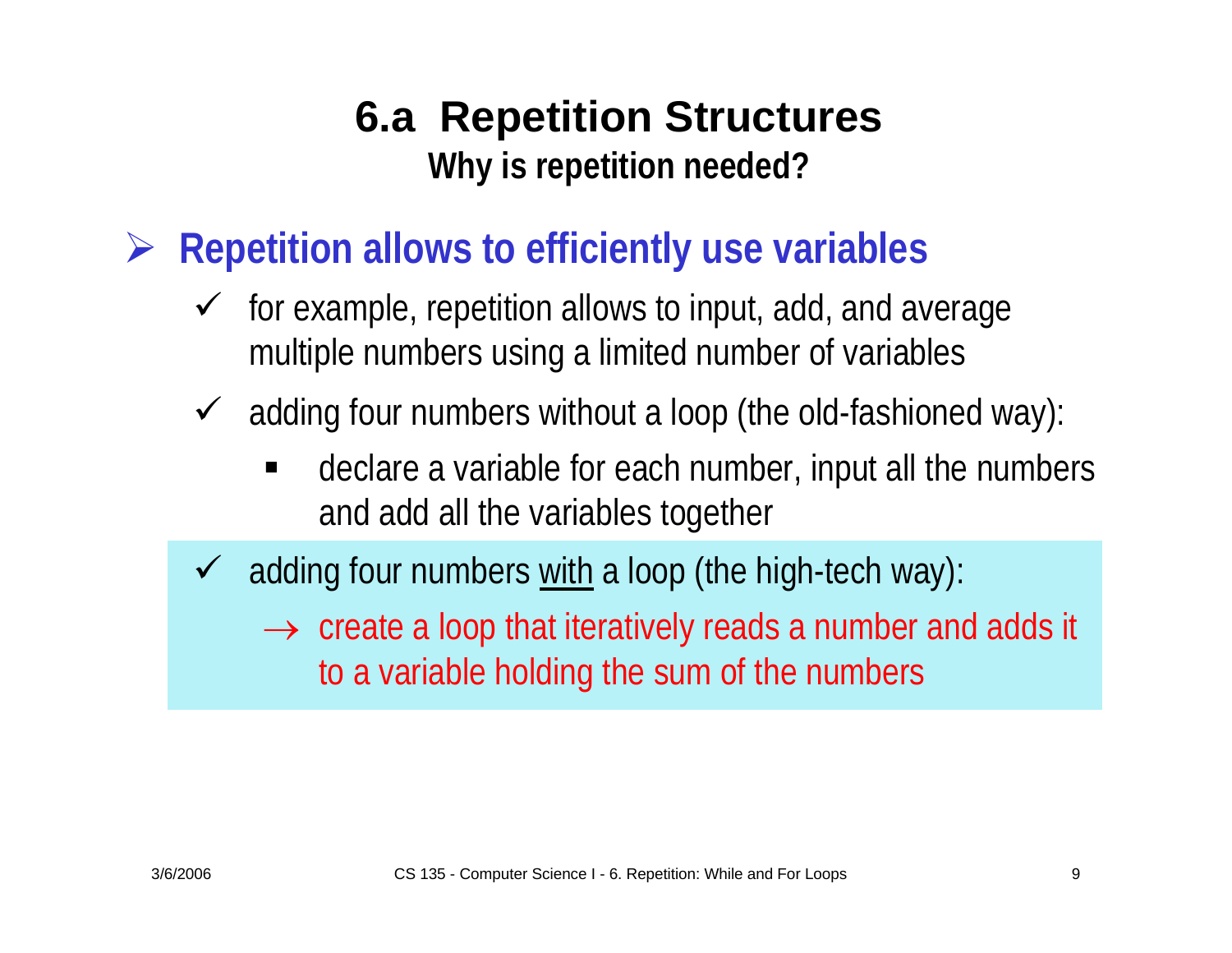#### **Why is repetition needed?**

```
void main()
{
  // declare variables
  int num1, num2, num3,
num4, sum;
  // prompt user for 4 numbers
  cout << "Enter number: ";
  cin >> num1;
 cout << "Enter number: ";
 cin >> num2;
  cout << "Enter number: ";
 cin >> num3;
 cout << "Enter number: ";
  cin >> num4;
  // calculate sum
  sum = num1 + num2 + num3 + num4;
 // display result
  cout << "The sum is: ";
  cout << sum << endl;
}
                                         void main()
                                         {
                                           // declare variables
                                           int num, sum = 0;
                                           // prompt and increment sum 4 times
                                           cout << "Enter number: ";
                                           cin >> num; sum += num;
                                           cout << "Enter number: ";
                                           cin >> num; sum += num;
                                           cout << "Enter number: ";
                                           cin >> num; sum += num;
                                           cout << "Enter number: ";
                                           cin >> num; sum += num;
                                           // display result
                                           cout << "The sum is: ";
                                           cout << sum << endl;
                                         }
```
#### Adding four numbers by repeating four times the same task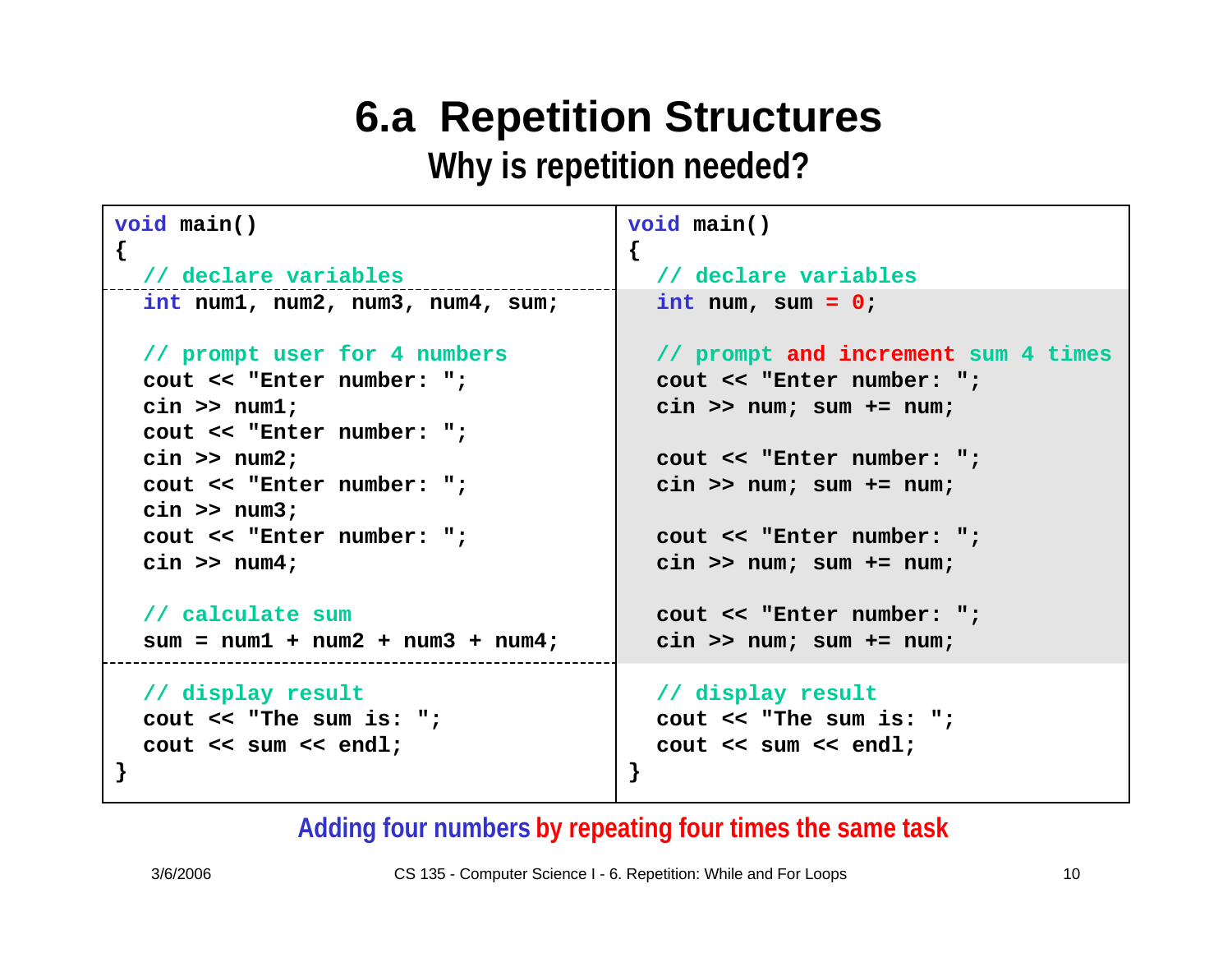**Why is repetition needed?**

```
void main()
{
  // declare variables
  int num, sum = 0;
  // prompt and increment sum 4 times
  cout << "Enter number: ";
  cin >> num; sum += num;
  cout << "Enter number: ";
  cin >> num; sum += num;
 cout << "Enter number: ";
  cin >> num; sum += num;
 cout << "Enter number: ";
  cin >> num; sum += num;
  // display result
  cout << "The sum is: ";
  cout << sum << endl;
}
                                         {
                                           }
                                         }
```

```
void main()
```

```
// declare variables
int num, sum = 0;
int counter = 0;
```

```
// prompt and increment sum 4 times
while (counter < 4) { 
    cout << "Enter number: ";
    cin >> num; sum += num;
```

```
counter++;
```

```
// display result
cout << "The sum is: ";
cout << sum << endl;
```
#### **Repeating four times the same task with a loop**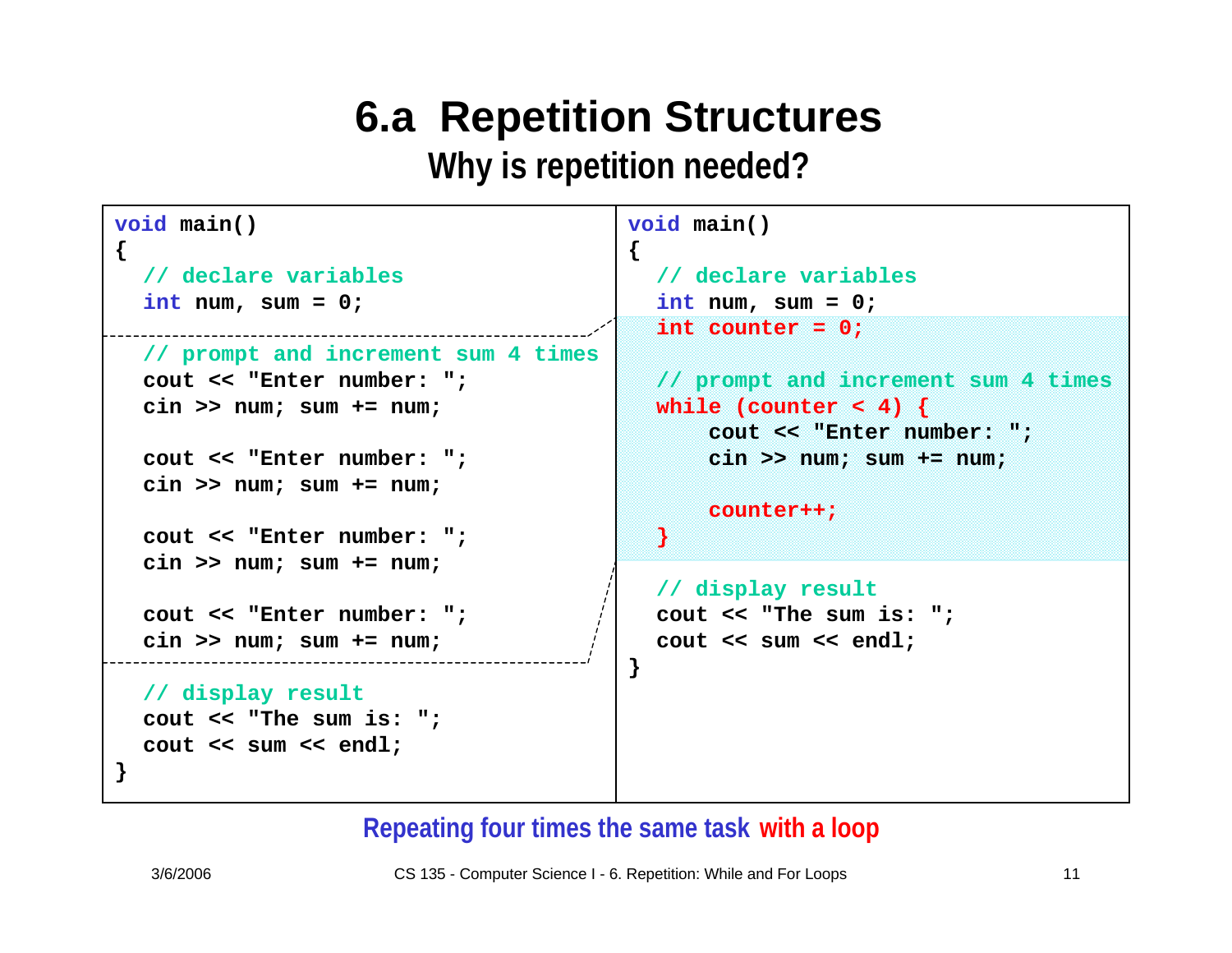**Why is repetition needed?**

```
void main()
{
  // declare variables
  int num, sum = 0;
  int counter = 0;
  // prompt and increment sum 4 times
  while (counter < 4) { 
      cout << "Enter number: ";
      cin >> num; sum += num;
      counter++;
  }
  // display result
 cout << "The sum is: ";
  cout << sum << endl;
}
                                         void main()
                                         {
                                           // declare variables
                                           int num, sum = 0;
                                            int counter = 0;
                                           int num_count;
                                           // prompt user for number of inputs
                                           cin >> num_count;
                                           // increment sum num_count times
                                           while (counter < num_count) { 
                                               cout << "Enter number: ";
                                               cin >> num; sum += num;
                                               counter++;
                                           }
                                           // display result
                                           cout << "The sum is: ";
                                           cout << sum << endl;
                                         }
```
**Repeating the same task with a loop a variable number of times**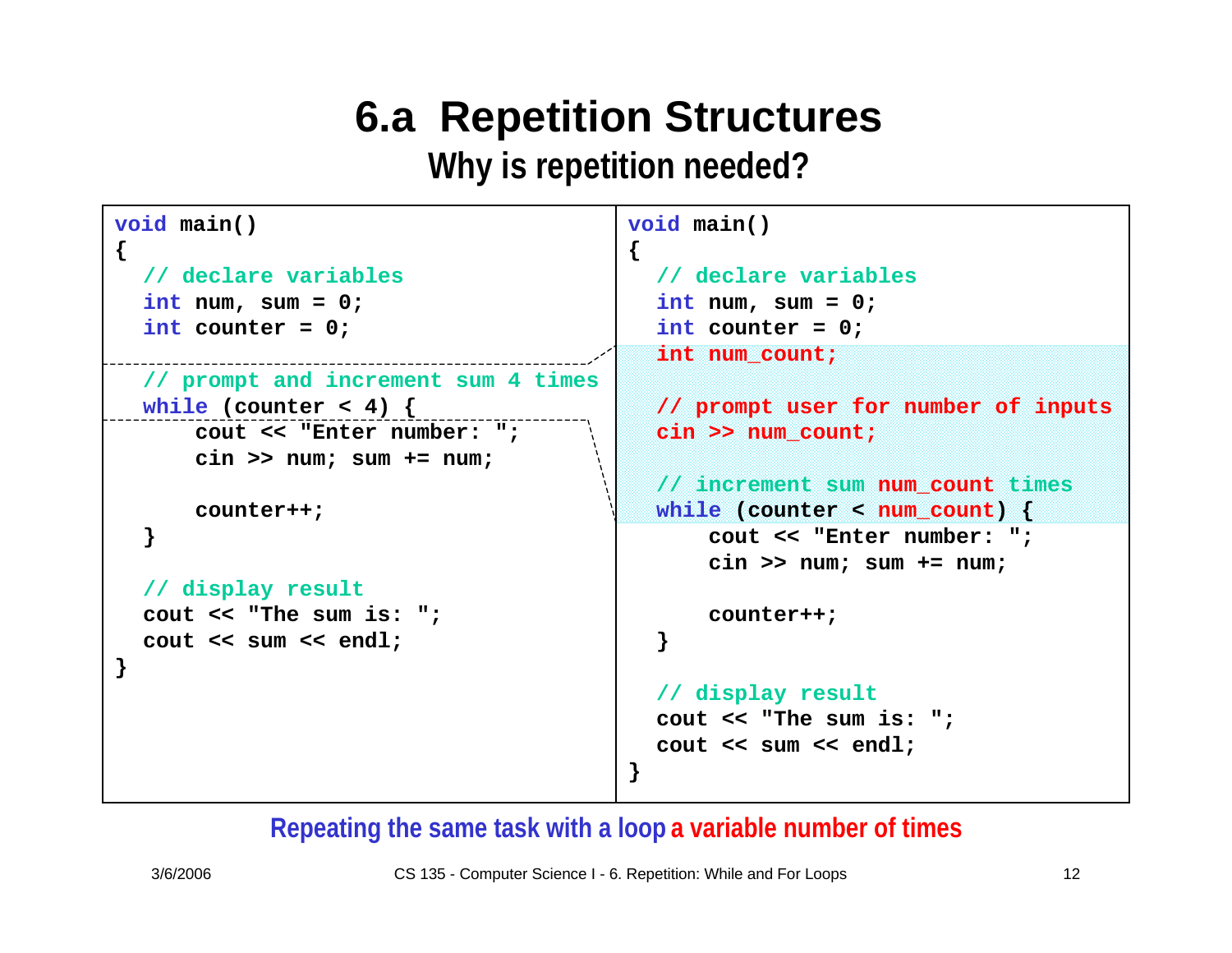## **6.a Repetition Structures Why is repetition needed?**

## ¾ **Benefits of repetition**

- $\checkmark$  you can vary the number of inputs: instead of just four, it can be any user-specified variable
- $\checkmark$  this number can be very large: you can repeat 10 times, 100 times or 10,000 times the same task without changing the code
	- ٠ example: calculating students' grades for the whole class using the same formula
- $\checkmark$  you can also repeat an action while a specific condition is valid (or until its contrary has been met)
	- ٠ example: reading lines from a file until the end of the file
	- $\blacksquare$  example: asking the user for their choice, until it is a valid selection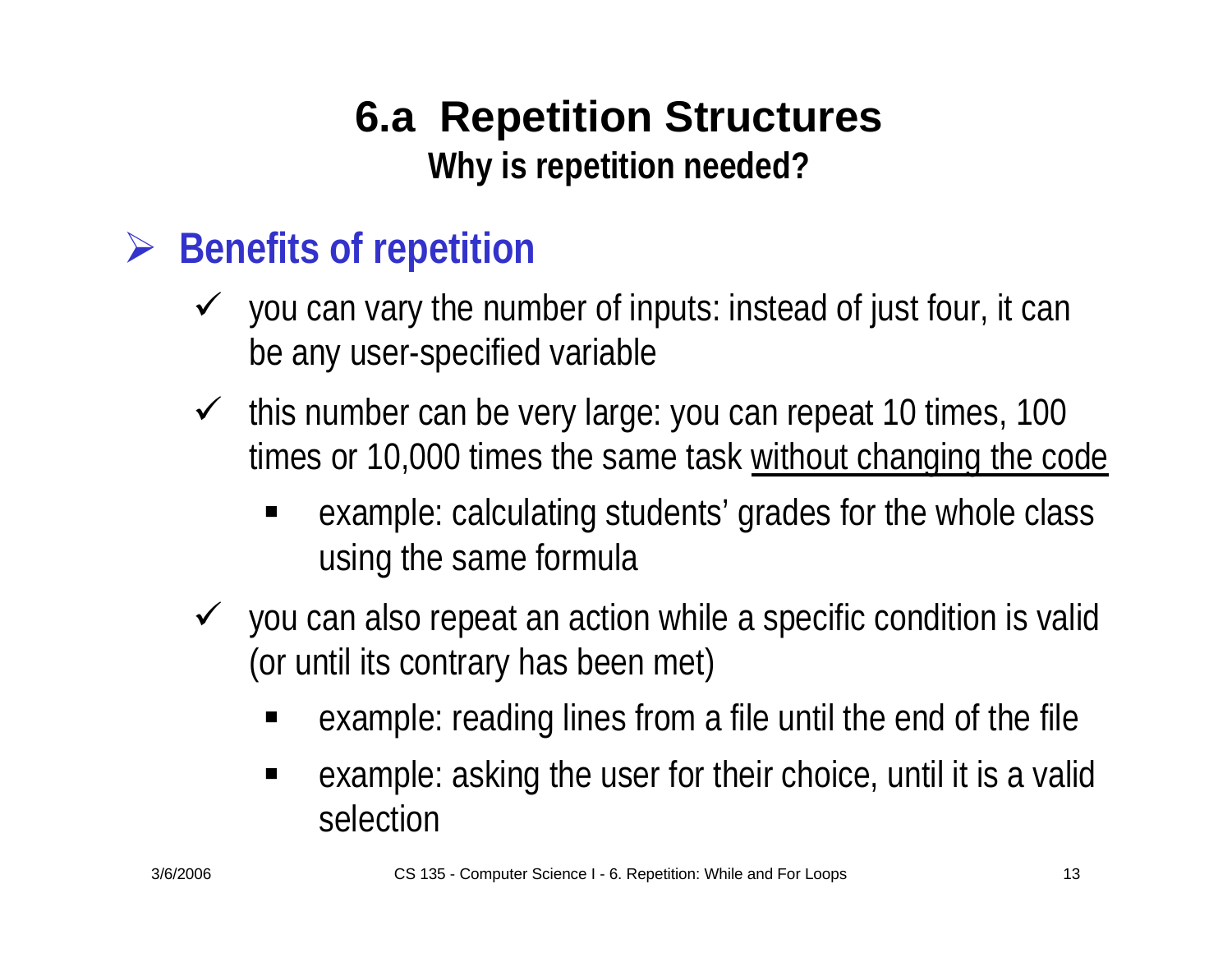**While, do/w hile and for loops**

- ¾ **Three types of loops**
	- 9 **while** loops
		- (a) evaluate the logical expression first; (b) if true, execute the body, otherwise exit; (c) go to (a)
	- 9 **do … while** loops
		- (a) execute the body first; (b) then, evaluate the logical expression; (c) if true, go to (a)

#### 9 **for** loops

**Service Service for** loops are a specialized form of **while** loops that simplifies the writing of counter-controlled loops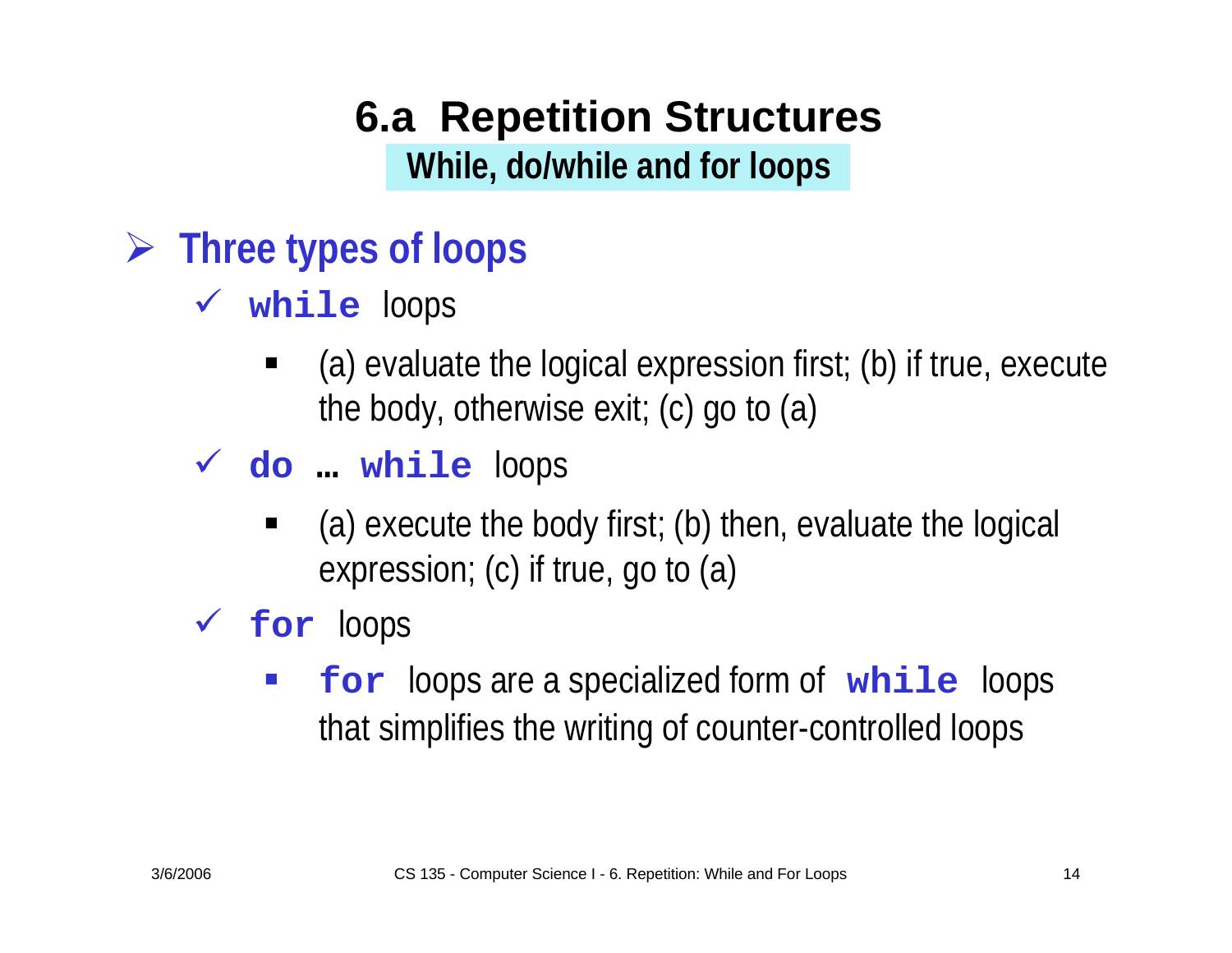#### **6. Repetition: While and For Loops**

#### **a.Repetition Structures**

- 9 **Reminder: three types of control structures**
- 9 **Why is repetition needed?**
- 9 **While, do/while and for loops**
- **b.While Loops**
- **c. Do/While Loops**
- **d. For Loops**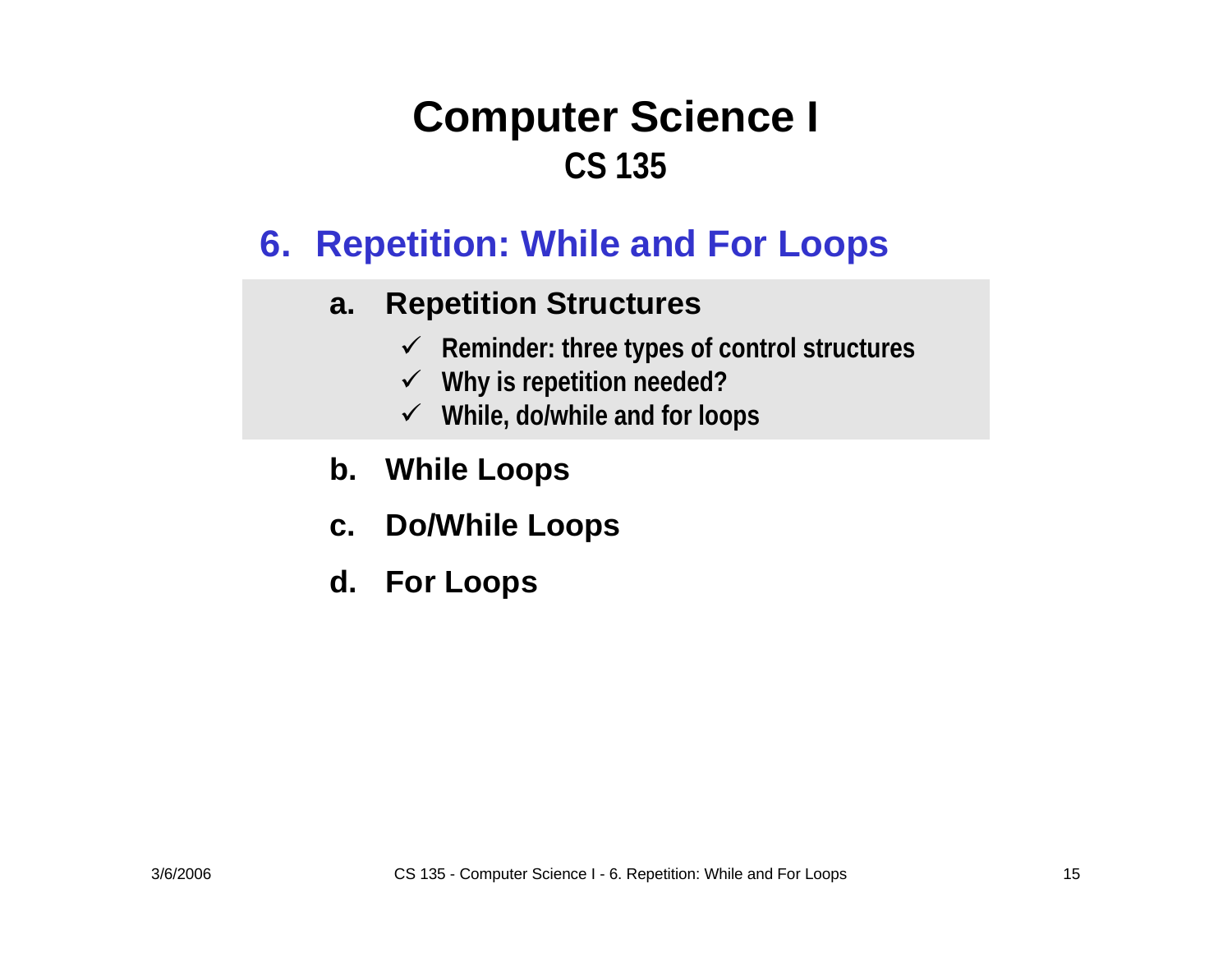#### **6. Repetition: While and For Loops**

**a.Repetition Structures**

#### **b. While Loops**

- 9 **General form of a while loop**
- 9 **Case 1: counter-controlled while loops**
- 9 **Case 2: sentinel-controlled while loops**
- 9 **Case 3: flag-controlled while loops**
- **c. Do/While Loops**
- **d. For Loops**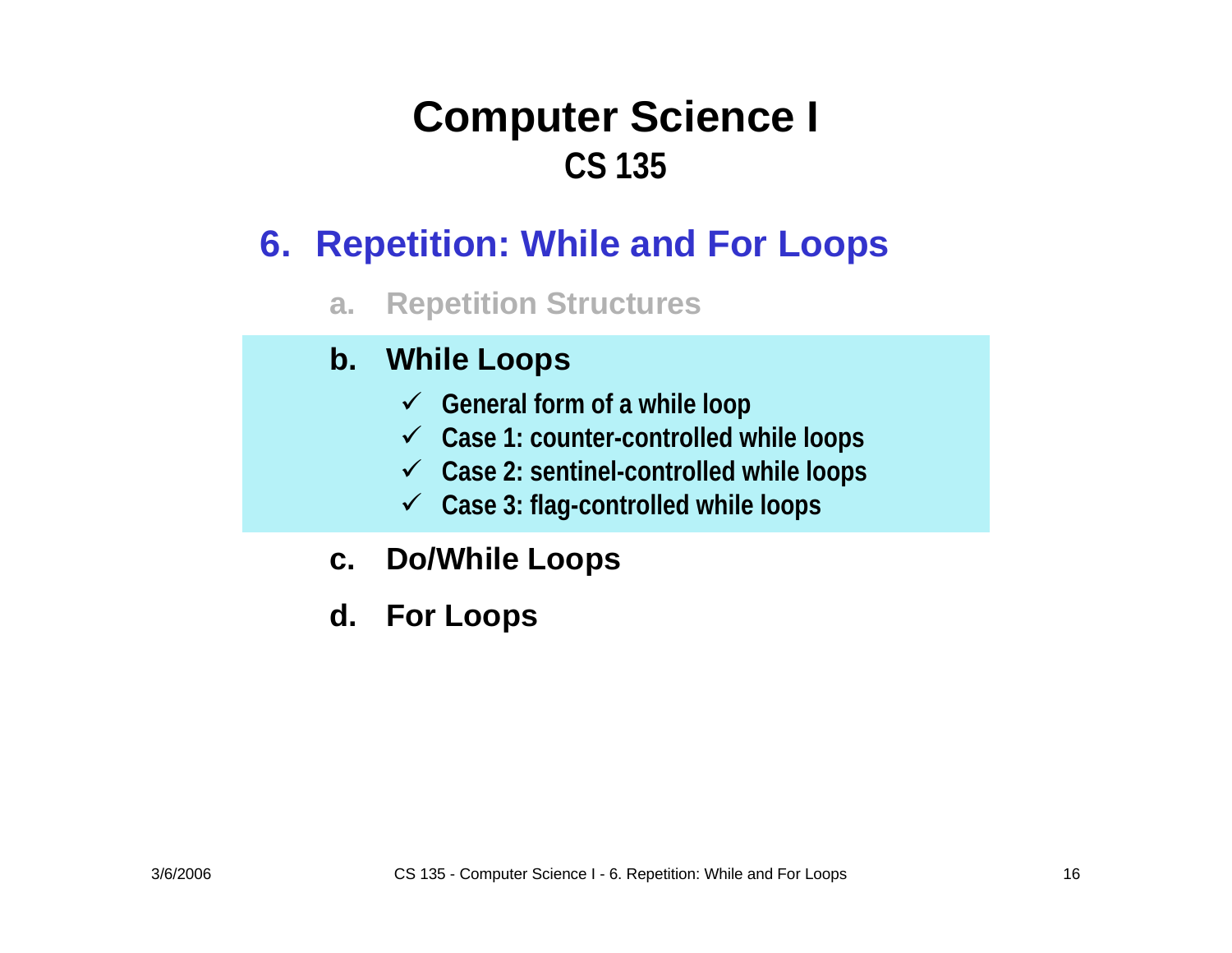### **6.b While Loops General form of a while loop**

¾ **General flowchart of a while loop**

 $\checkmark$  (a) evaluate the logical expression first; (b) if true, execute the body, otherwise exit; (c) go to (a)



Figure 5-1 while loop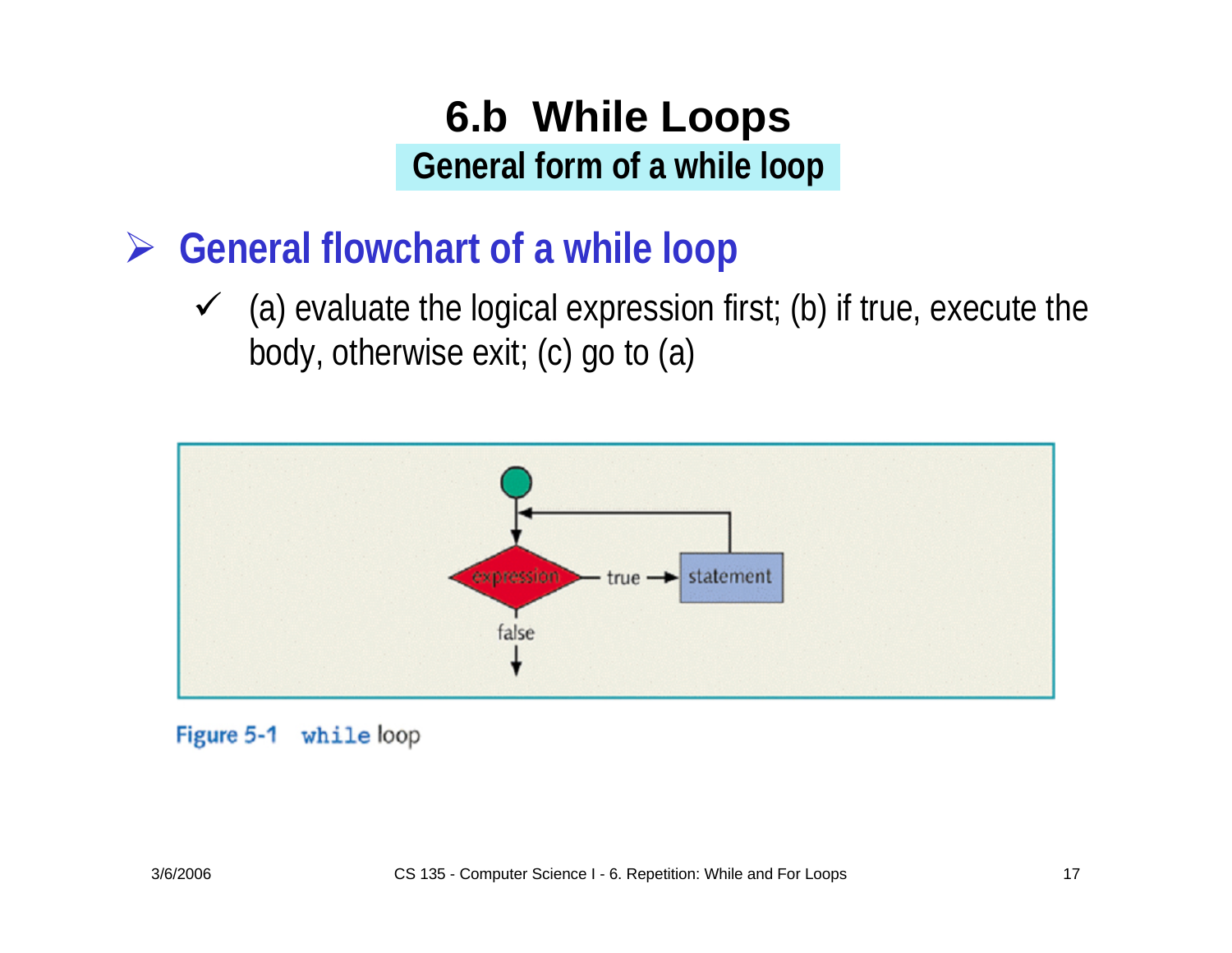# **6.b While Loops**

**General form of a while loop**

#### ¾**Syntax of a while loop**

**while (***expression*

**) while ( !end\_of\_file)** *statement* **read\_line();**

 $\sqrt{ }$ while is a reserved keyword

- $\checkmark$  *expression* is a logical expression (or variable, or function)
	- *expression* provides an entry condition into the loop

 $\checkmark$ *statement* follows *expression* and can be any C++ statement

- *statement* executes if *expression* initially evaluates to true
- $\blacksquare$  then *expression* is reevaluated and *statement* executes again multiple times as long as the *expression* is still true
- $\blacksquare$  when *expression* becomes false, *statement* is bypassed and the program goes to the next statement directly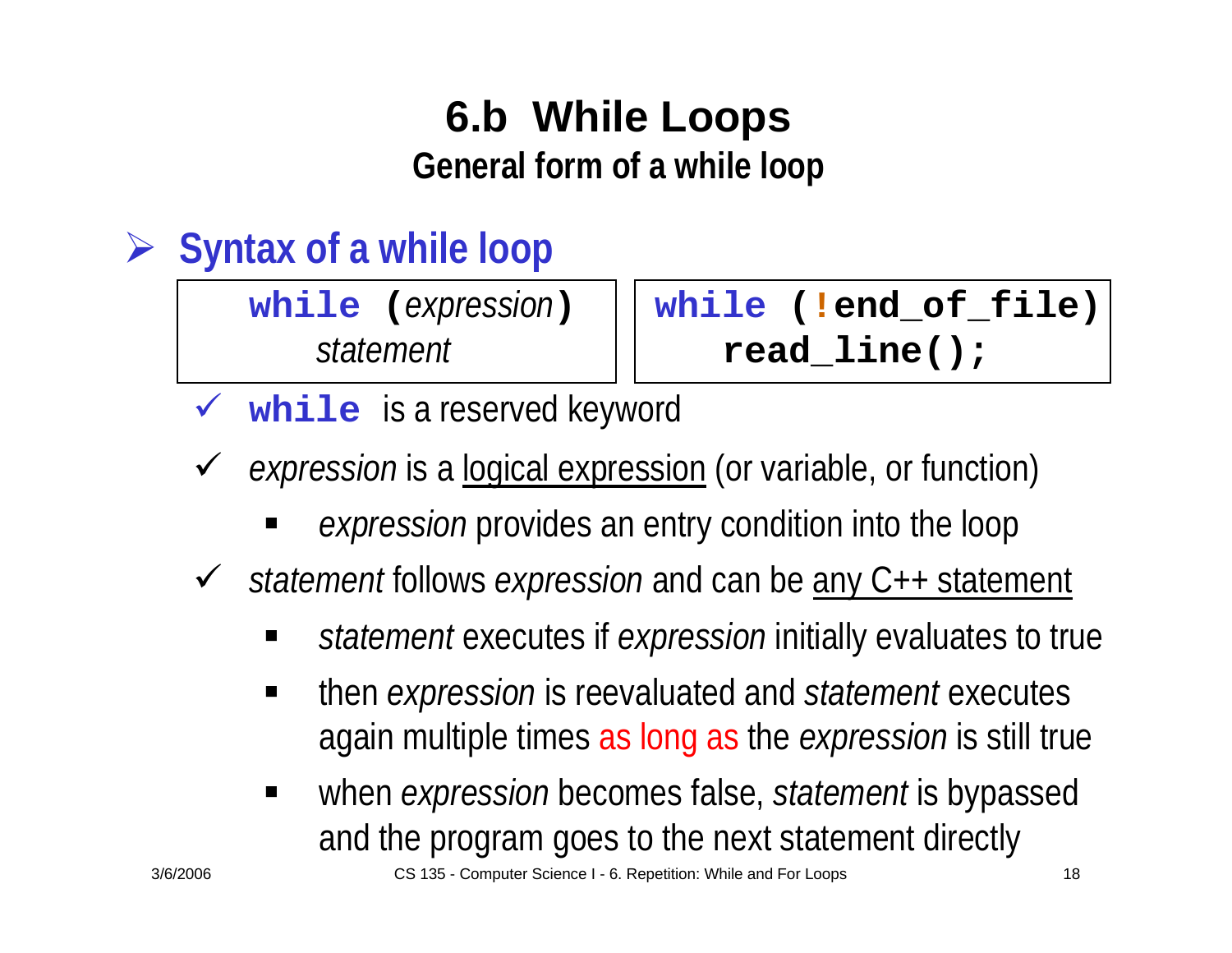## **6.b While Loops General form of a while loop**

¾ **While loop with compound statement**

- $\checkmark$ the body of a while loop can contain multiple C statements
- $\checkmark$  a block of statements is called a "compound statement" and must be surrounded with curly braces **{ }**

**while (***expression* **) { while ( !end\_of\_file) {** *statement1* **read\_line();** *statement2* **display\_line();** *statement3 ...***} }**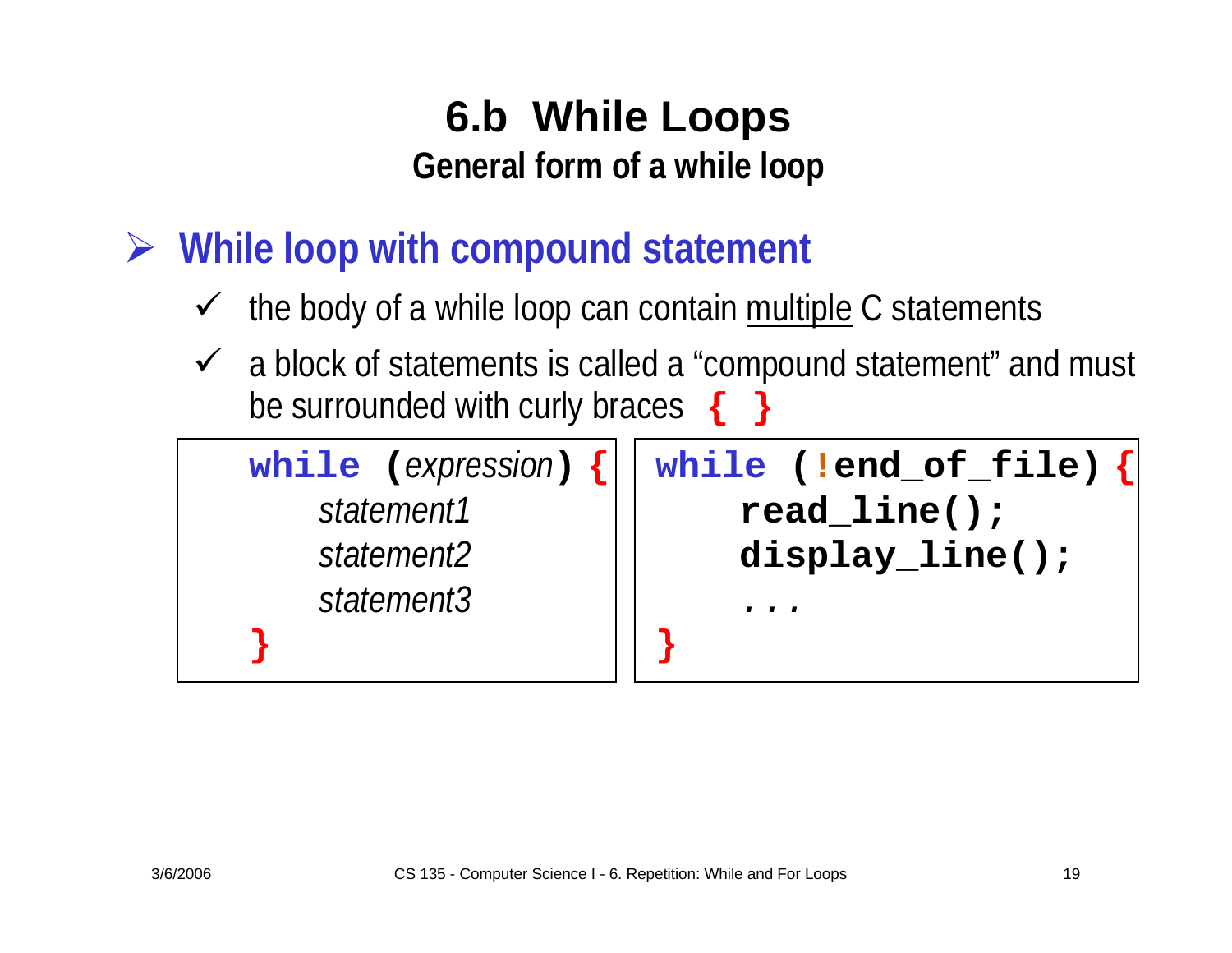## **6.b While Loops Case 1: counter-controlled while loops**

- ¾ **A counter-controlled loop repeats statements a fixed number of times**
	- $\checkmark$  if you know exactly how many pieces of data need to be processed, the while loop can be a counter-controlled loop

```
int n = 17; n = 17; // set number of times
int counter = 0; // init loop variable
while
(counter < n) { // test loop variable
     ...counter++; // update loop variable
     ...}
```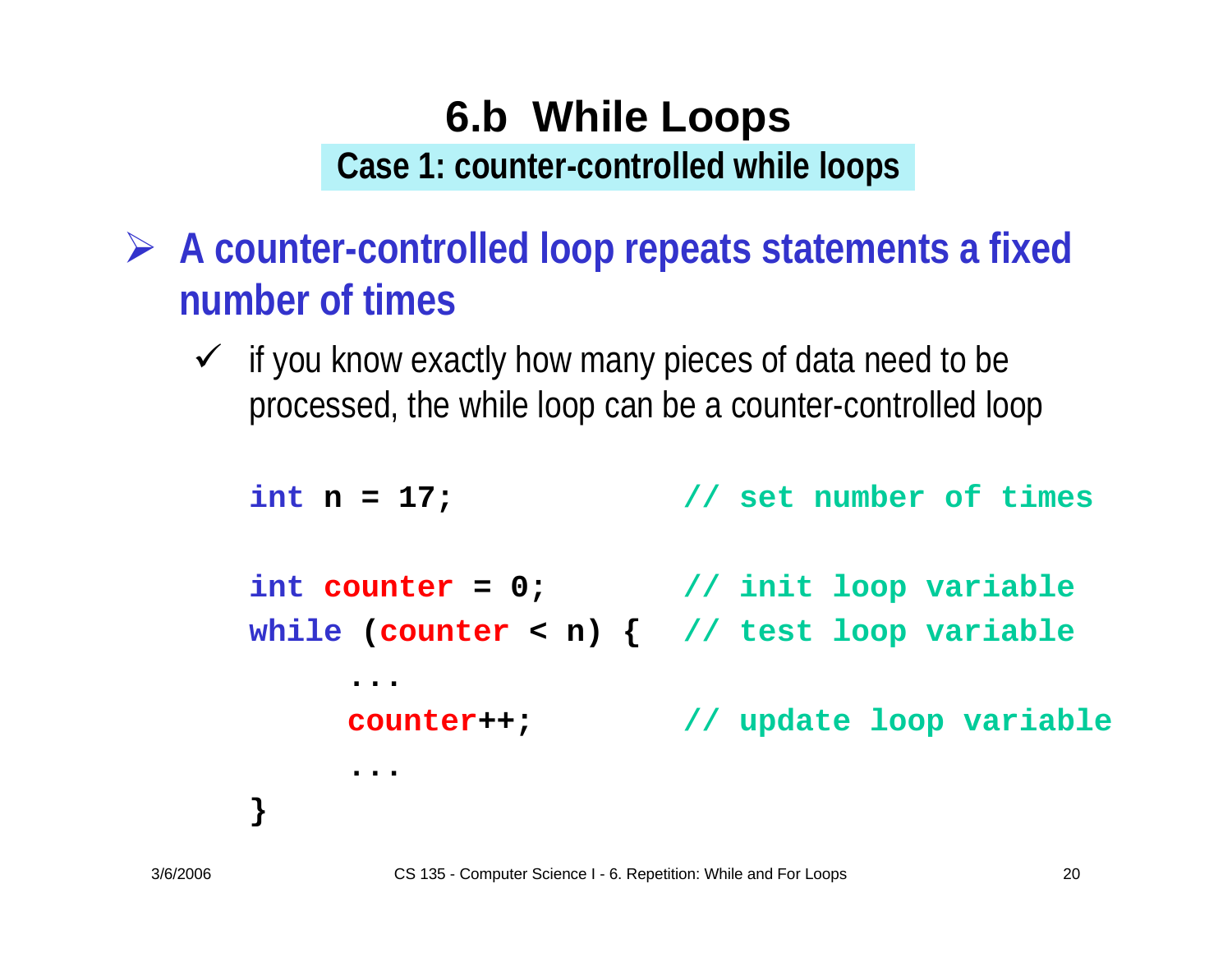## **6.b While Loops Case 2: sentinel-controlled while loops**

- ¾ **A sentinel-controlled loop repeats statements until some value is reached**
	- $\checkmark$  you do not know how many pieces of data need to be processed, but you will know the last one when you see it

```
cin >> var; // init loop variable
while
(var != sentinel) { // test loop variable
      ...cin >> var
                        ; // update loop variable
     ...}
```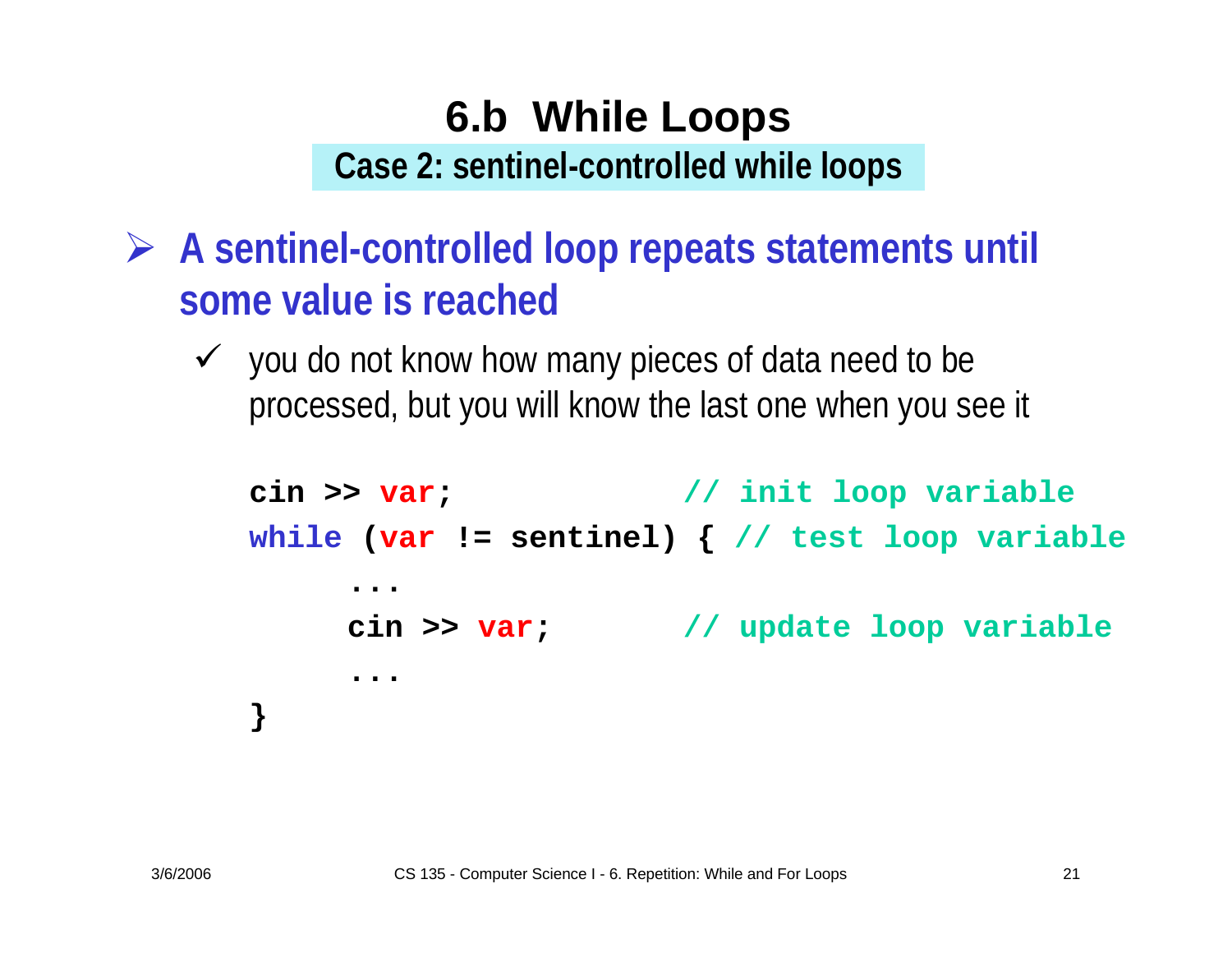## **6.b While Loops Case 3: flag-controlled while loops**

- ¾ **A flag-controlled loop repeats statements until a boolean flag becomes false**
	- $\checkmark$  here too, you do not know how many pieces of data need to be processed; this time, you carry over the value of a complex expression into a flag that will stop the loop

```
found = false
                        ; // init loop variable
while
(!found) { // test loop variable
     ...if (expression
)
          found = true
; // update loop variable
     ...
}
```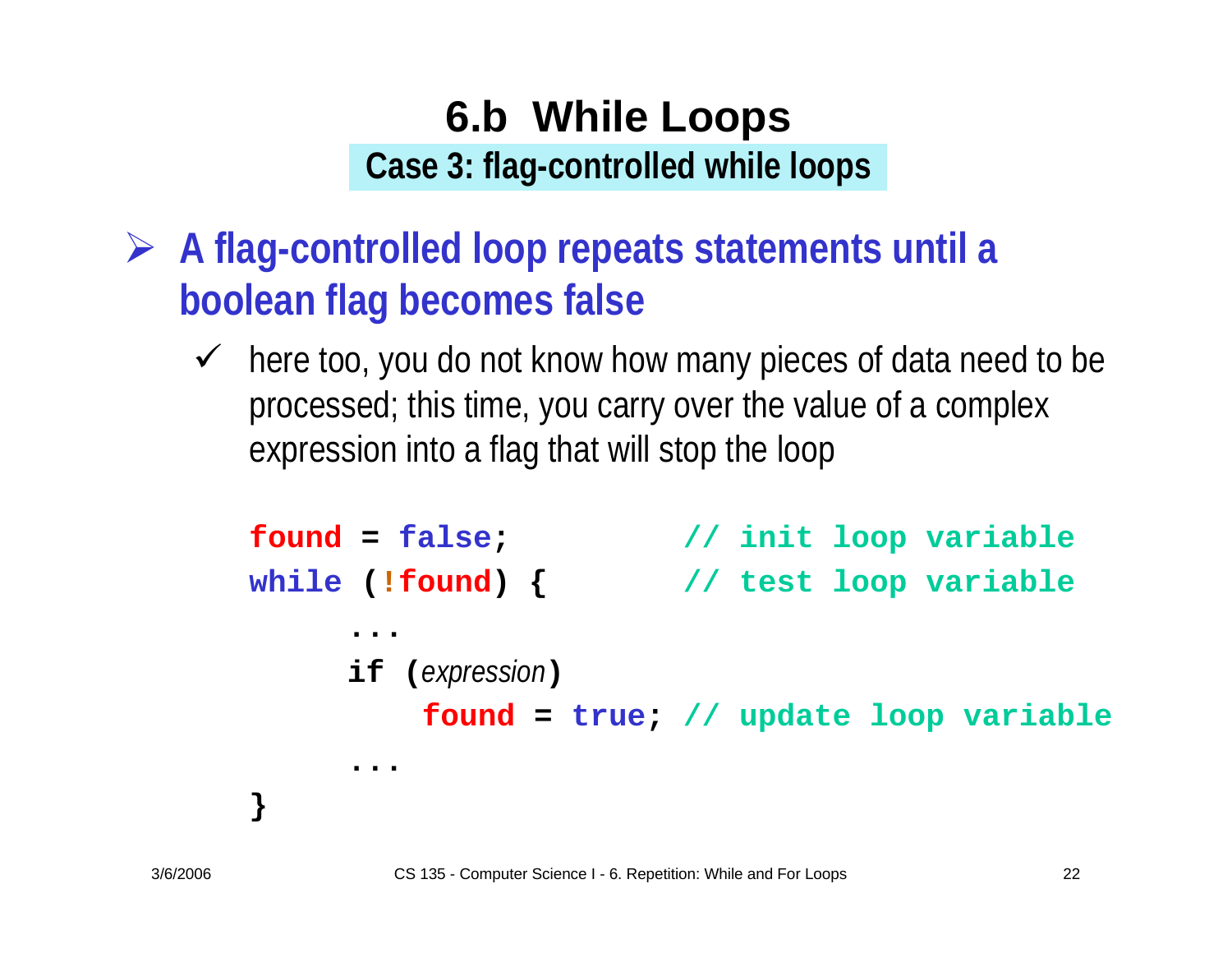#### **6. Repetition: While and For Loops**

**a.Repetition Structures**

#### **b. While Loops**

- 9 **General form of a while loop**
- 9 **Case 1: counter-controlled while loops**
- 9 **Case 2: sentinel-controlled while loops**
- 9 **Case 3: flag-controlled while loops**
- **c. Do/While Loops**
- **d. For Loops**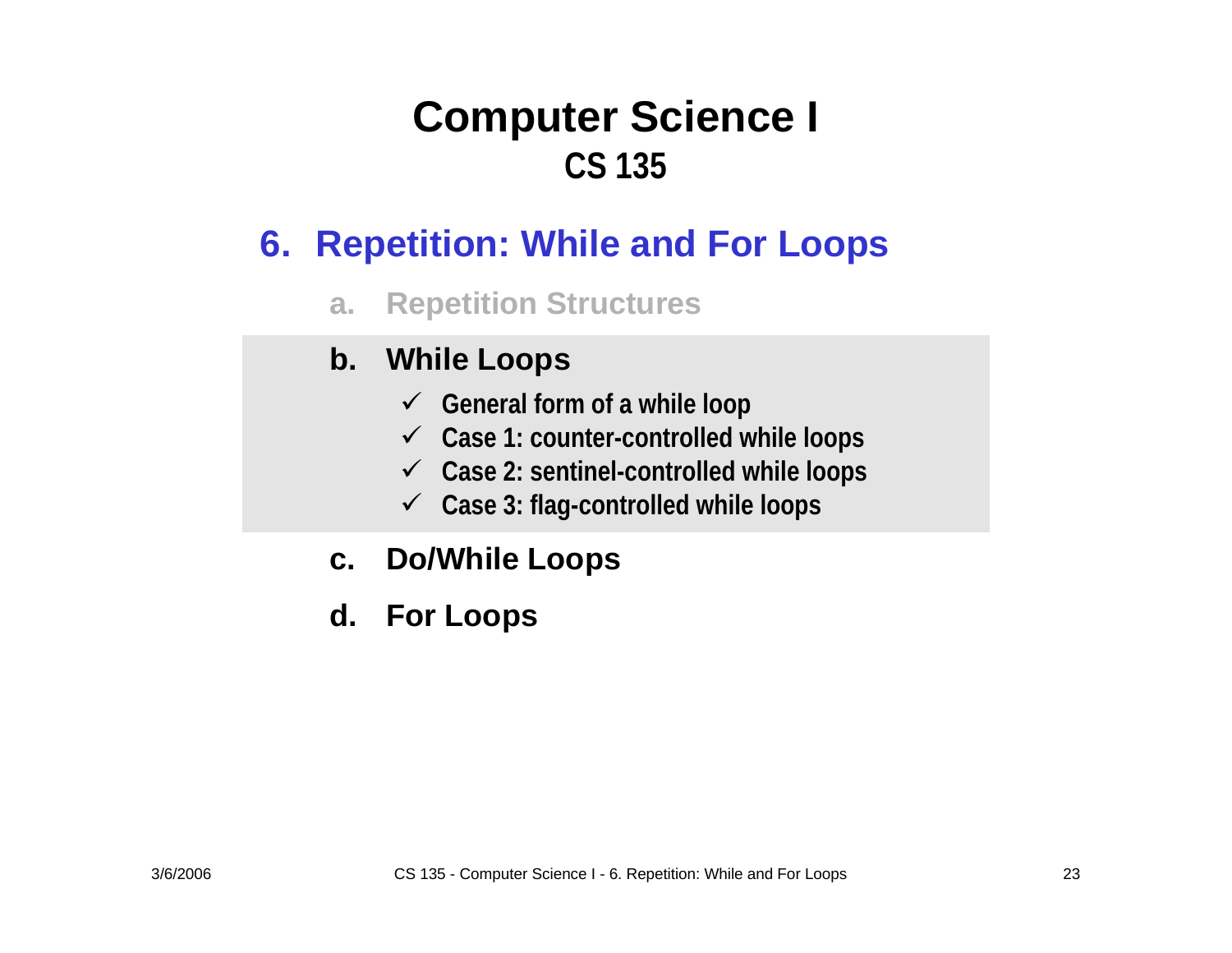#### **6. Repetition: While and For Loops**

- **a.Repetition Structures**
- **b. While Loops**
- **c. Do/While Loops**
	- 9 **General form of a do/while loop**
- **d. For Loops**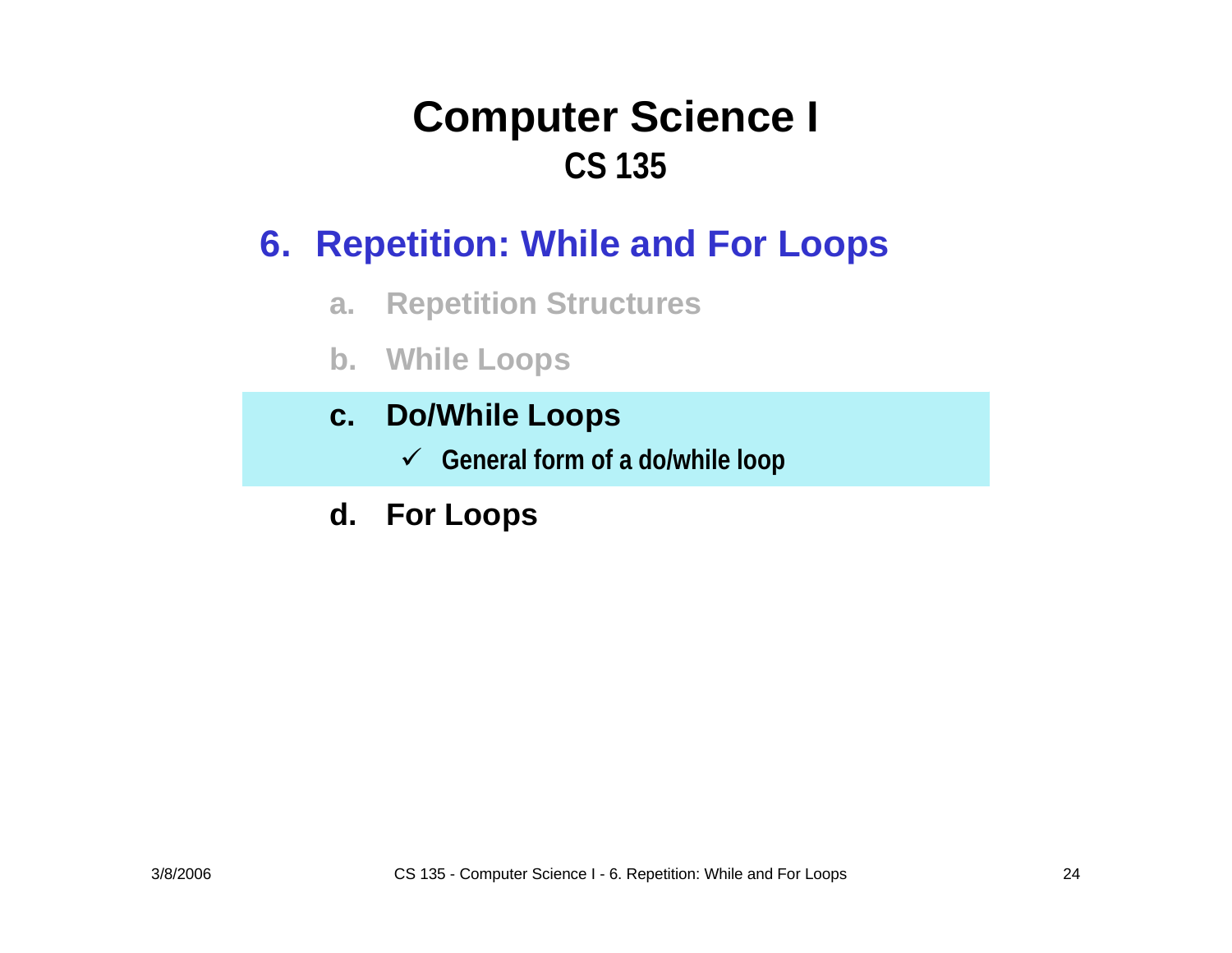## **6.c Do/While Loops General form of a while loop**

¾ **General flowchart of a do/while loop**

 $\checkmark$  (a) execute the body first; (b) then, evaluate the logical expression; (c) if true, go to (a)



#### Figure 5-3 do...while loop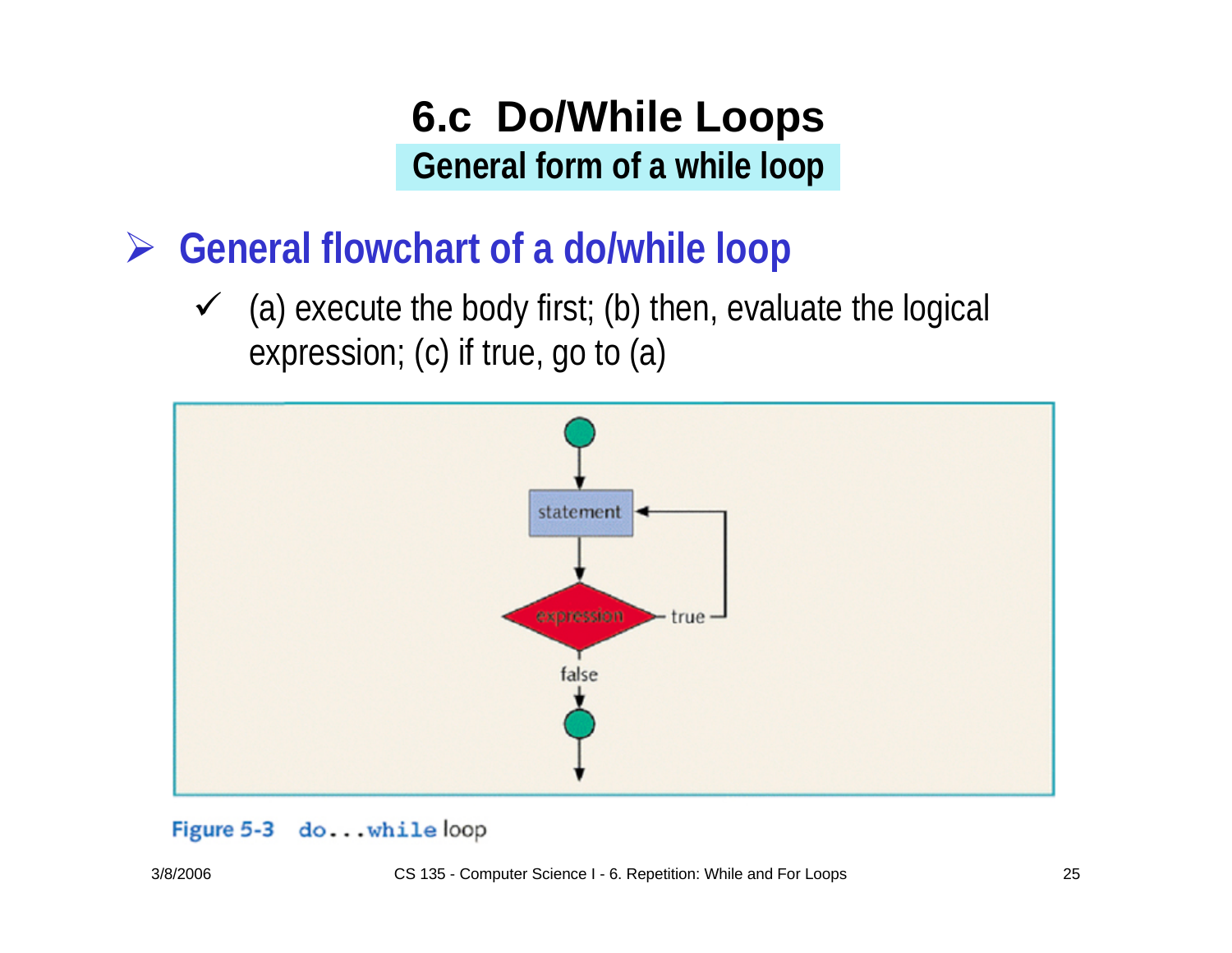### **6.c Do/While Loops General form of a while loop**

¾**General syntax of a do/while loop**

| do                     |                                                     |
|------------------------|-----------------------------------------------------|
| statement1             | $\sin \gg \text{ans};$                              |
| statement <sub>2</sub> | switch (ans) $\{$                                   |
| statement3             | $\cdots$                                            |
|                        | } while $(express.)$ ; $  $ } while $ans := 'q')$ ; |

- ◆ **do** is a reserved keyword
- $\checkmark$ don't forget the semicolon **;** after the while expression!
- $\checkmark$ the statements execute first, then the expression is evaluated
- $\checkmark$ if expression evaluates to true, statements execute again, etc.
- ✓ a do/while loop always iterates at least once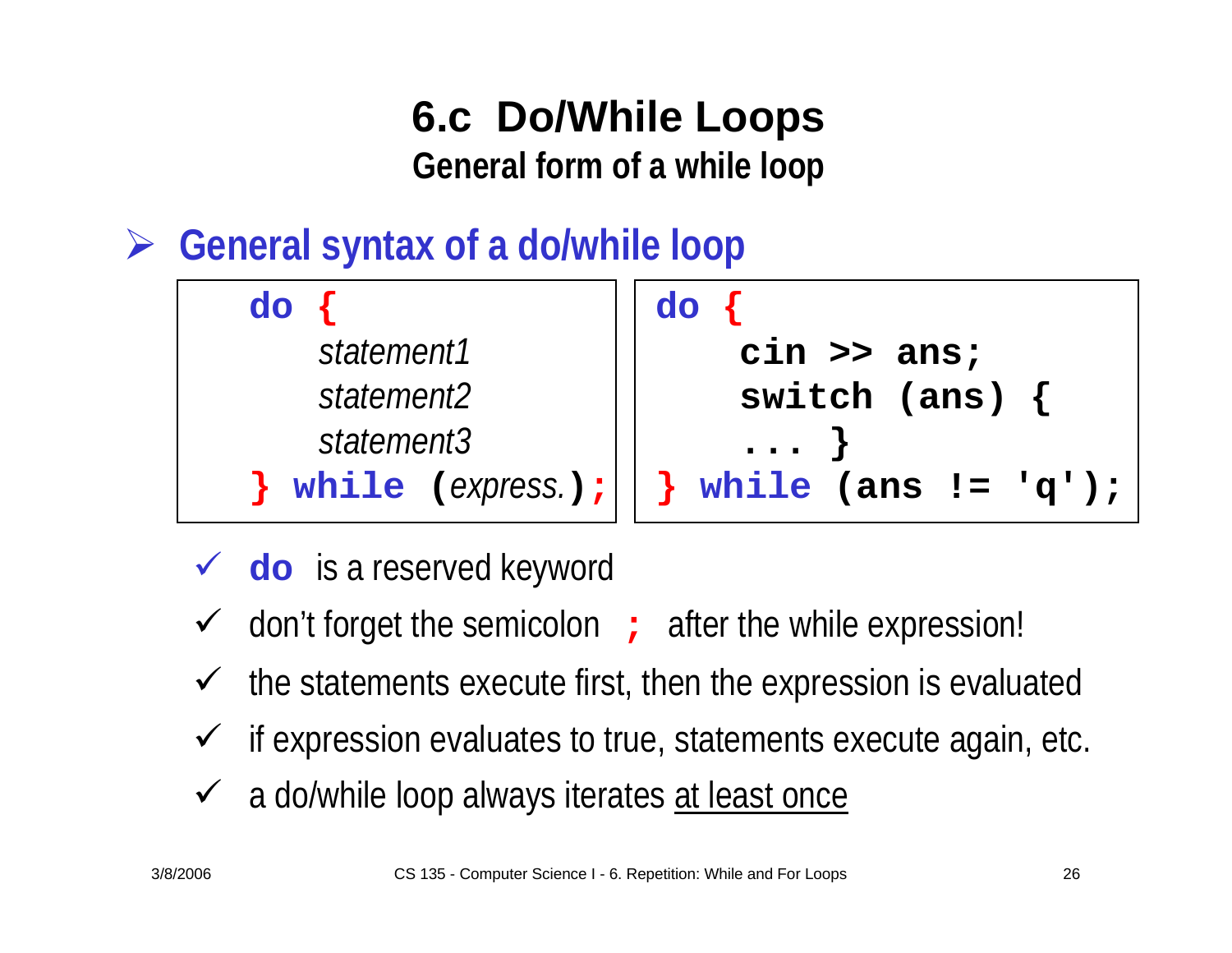#### **6. Repetition: While and For Loops**

- **a.Repetition Structures**
- **b. While Loops**
- **c. Do/While Loops**
	- 9 **General form of a do/while loop**
- **d. For Loops**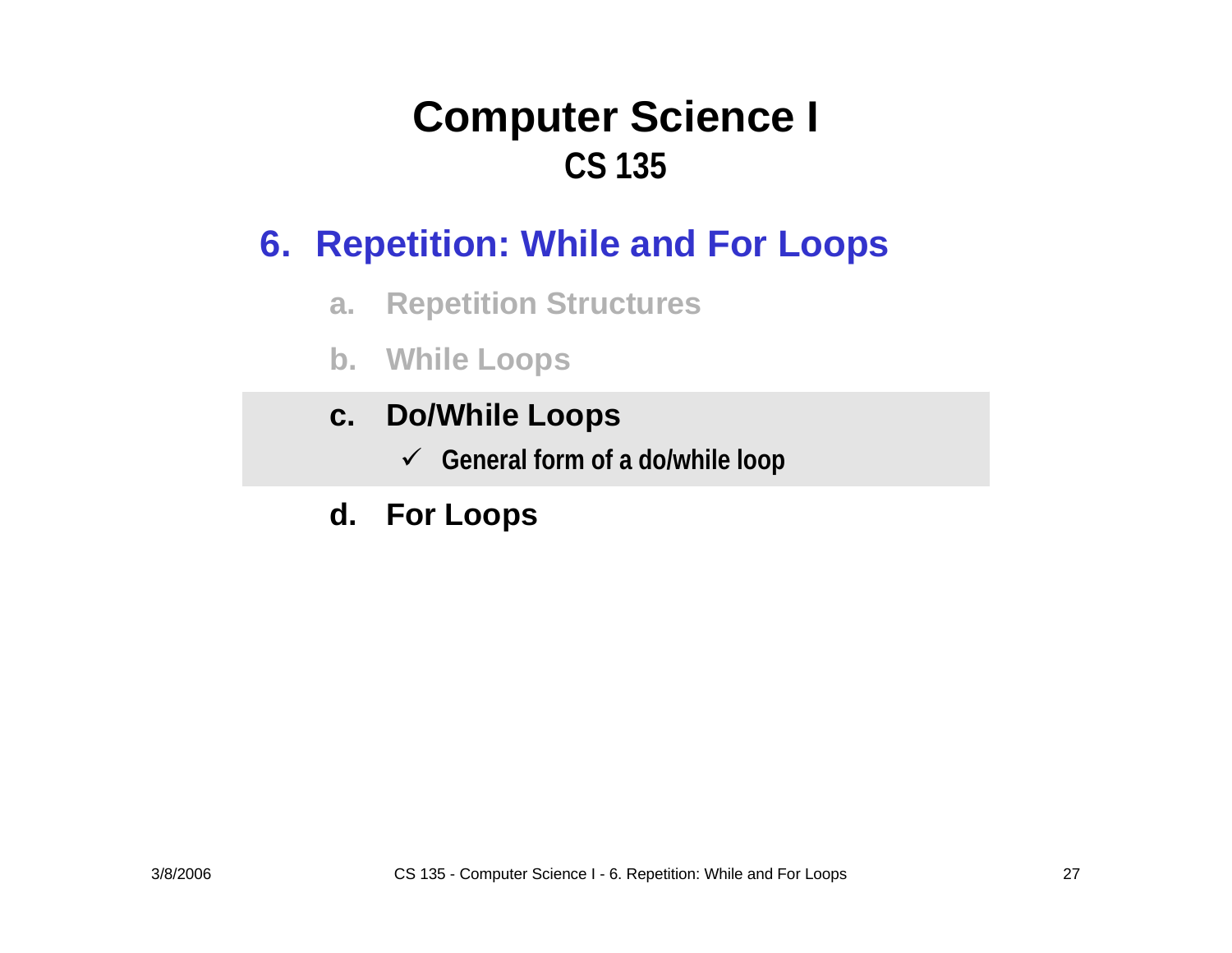#### **6. Repetition: While and For Loops**

- **a.Repetition Structures**
- **b. While Loops**
- **c. Do/While Loops**

#### **d. For Loops**

- 9 **General form of a for loop**
- 9 **Examples of for loops**
- 9 **Nested for loops**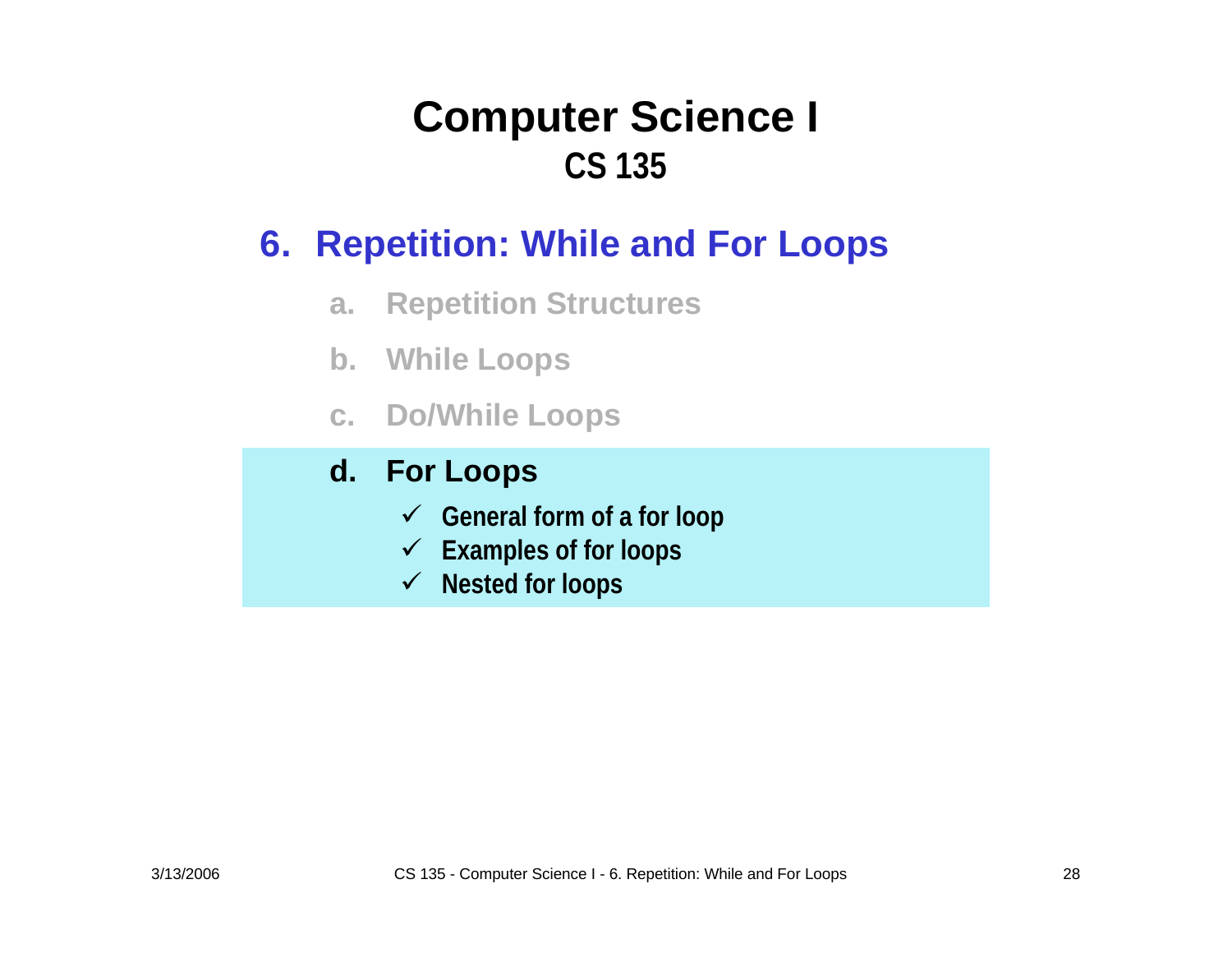- ¾ **General flowchart of a for loop**
	- $\checkmark$  compared to a while loop, a for loop additionally contains an **initial statement** and an **update statement**

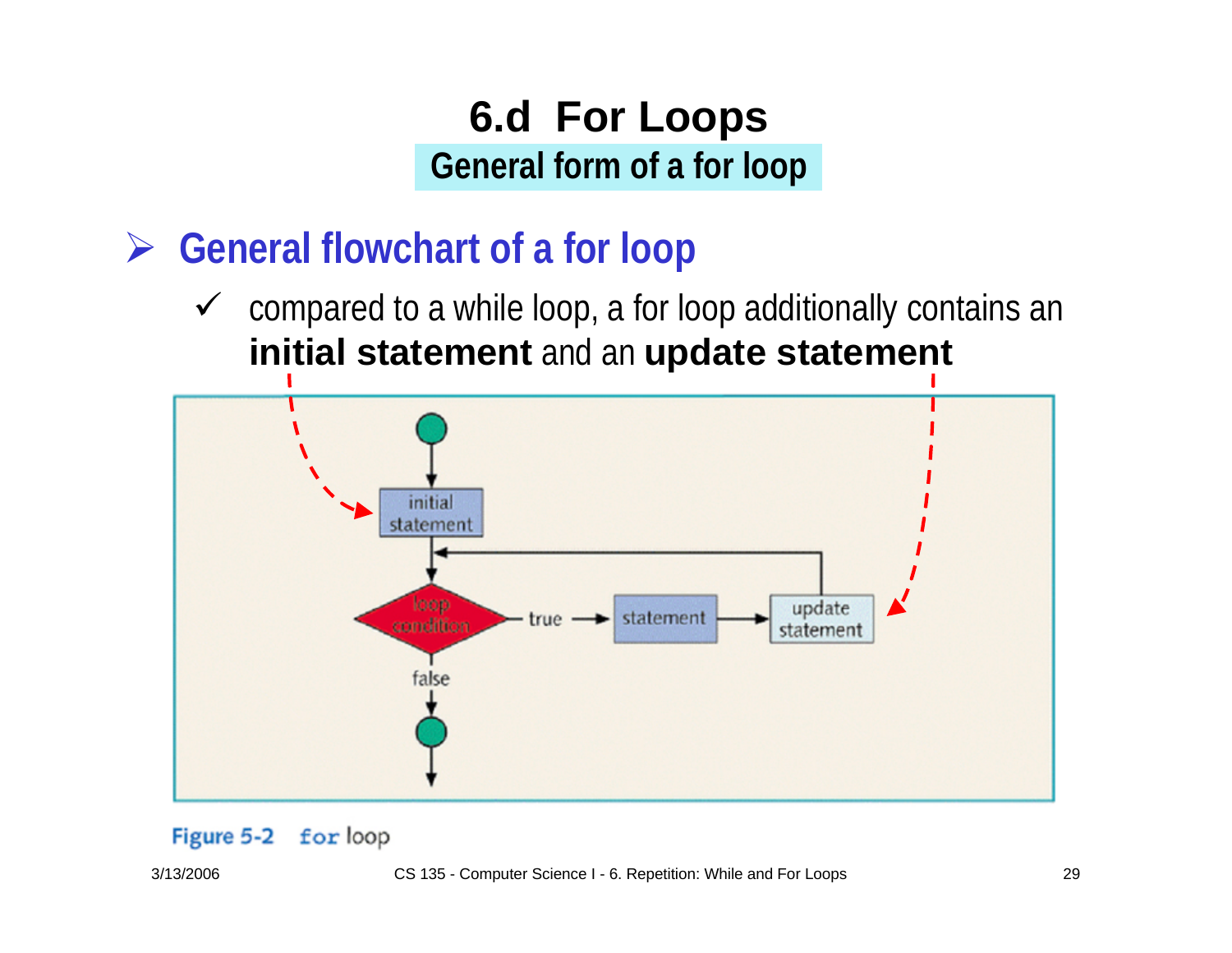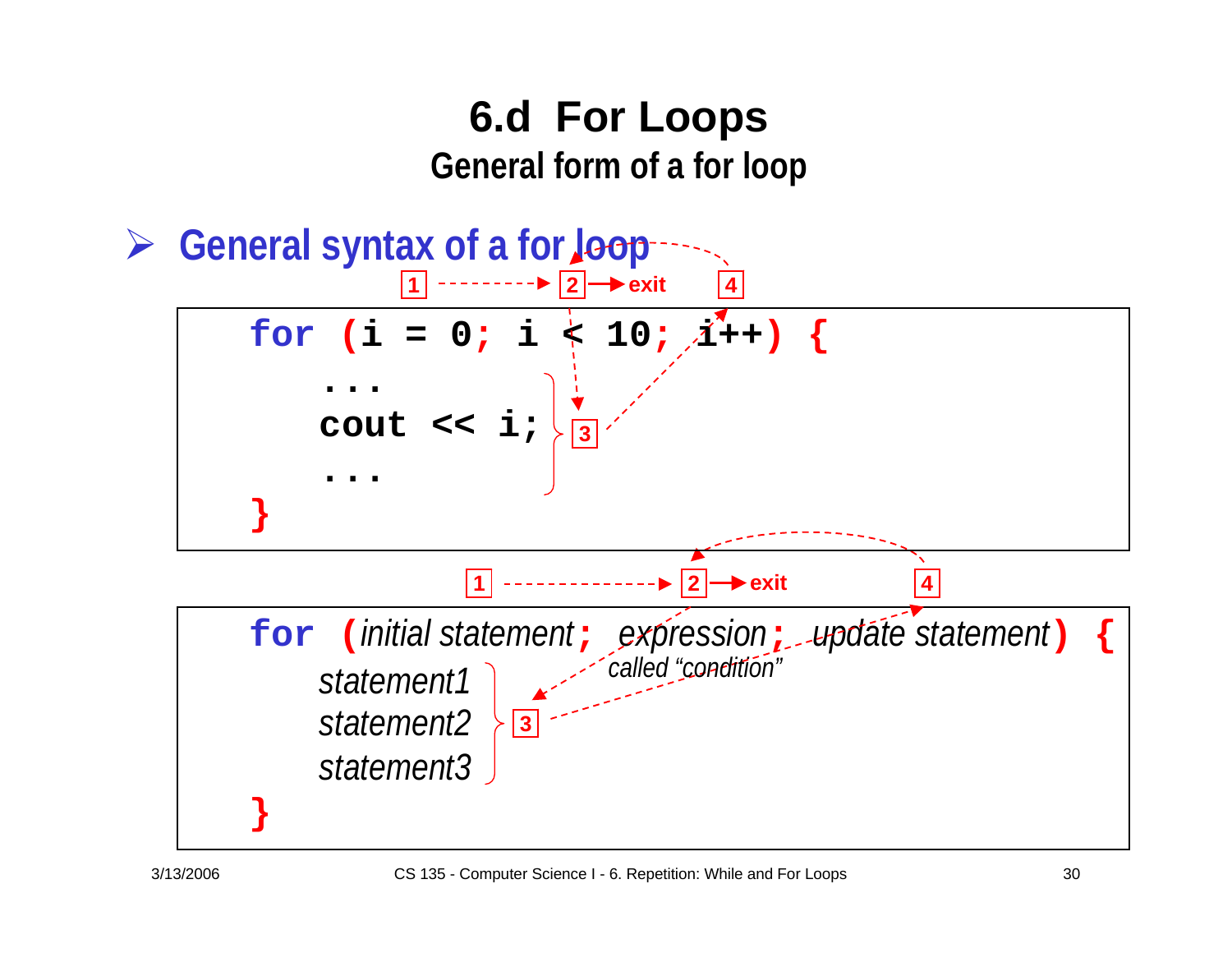```
void main()
{
  // declare variables
  int num, sum = 0;
  int counter = 0;
  // prompt and increment sum 4 times
  while (counter < 4) { 
      cout << "Enter number: ";
      cin >> num; sum += num;
      counter++;
  }
  // display result
  cout << "The sum is: ";
  cout << sum << endl;
}
                                          void main()
                                          {
                                            // declare variables
                                            int num, sum = 0;
                                            int counter = 0;
                                            // prompt and increment sum 4 times
                                            for (counter = 0; counter < 4;
                                                                    counter++) { 
                                                cout << "Enter number: \bullet" ;
                                                cin >> num; sum += num;
                                                counter++;
                                            }
                                            // display result
                                            cout << "The sum is: ";
                                            cout << sum << endl;
                                          }
```
#### **Implementing a counter-controlled loop with a for loop**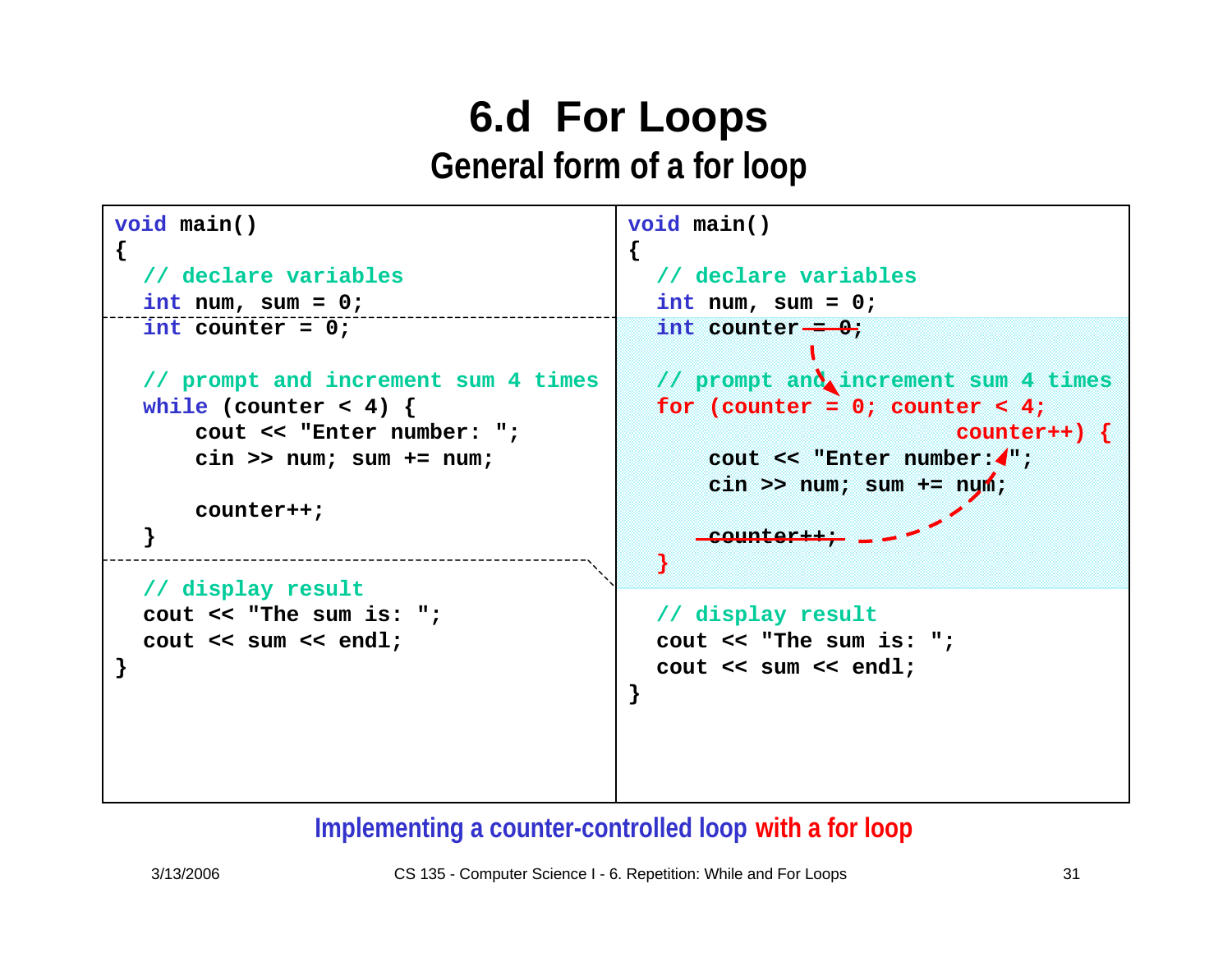- ¾ **A for loop is really just a more compact way to write a while loop; it is** *not* **a new kind of control structure**
	- $\checkmark$  it packages an initialization statement, a logical expression and an update statement on one line, the for header line
- ¾ **A for loop executes as follows**
	- $\checkmark$ the *initial statement* executes
	- $\checkmark$ the loop *condition* is evaluated
	- $\checkmark$  if the loop *condition* evaluates to true:
		- execute the loop body *statements*
		- $\blacksquare$ execute the *update statement*
	- $\checkmark$ repeat previous step until the loop *condition* evaluates to false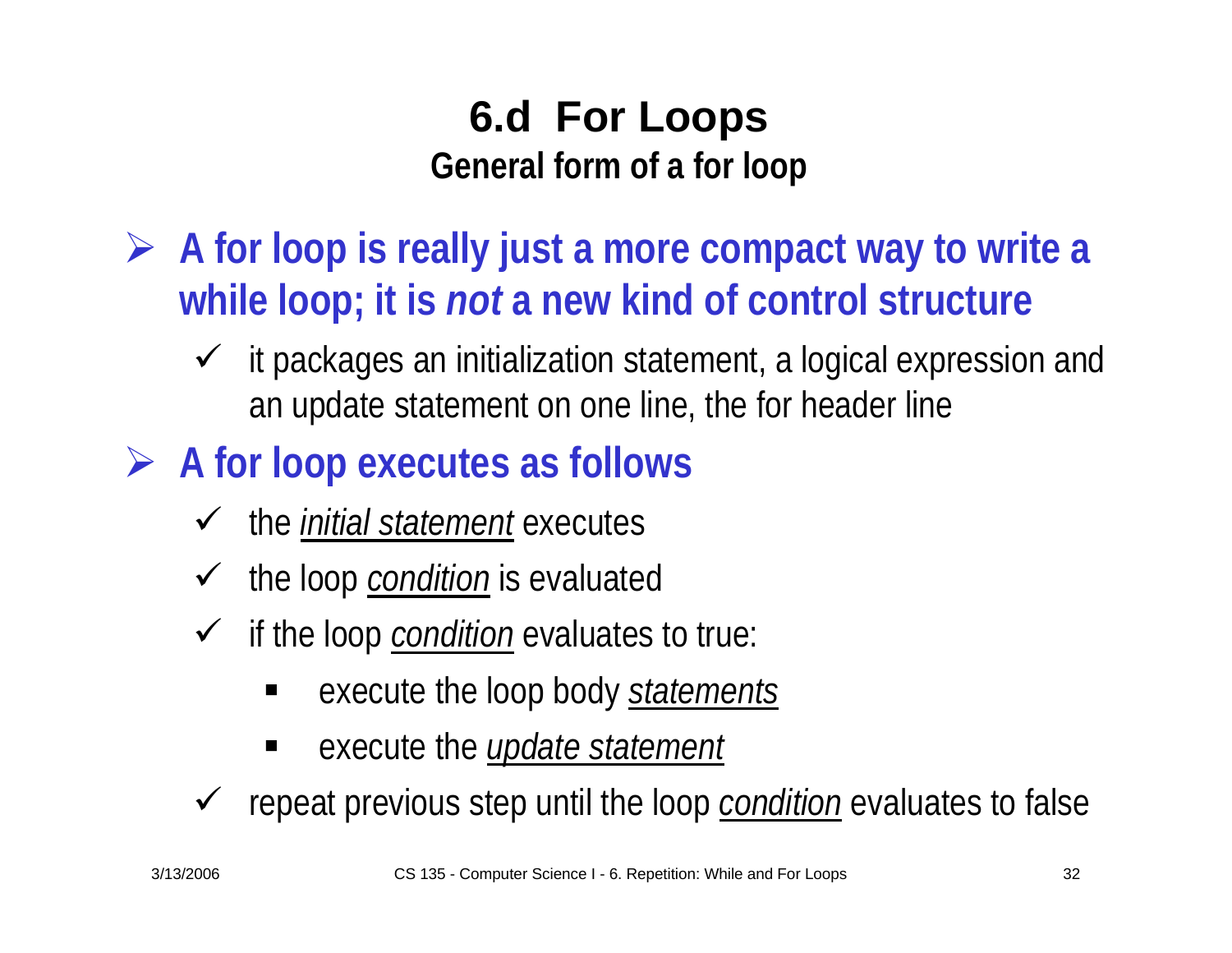#### ¾**(Fun?) facts about for loops**

- $\checkmark$ the *initial statement* generally initializes some variable
- $\checkmark$  the *initial statement* in the for loop is the first to be executed and is executed only once
- 9 if the loop *condition* is initially false, the body *statements* never execute and the loop exits
- $\checkmark$  the *update statement* changes the value of the loop control variable which eventually sets the value of the *condition* to false
- $\sqrt{ }$ the loop executes indefinitely if the loop *condition* stays true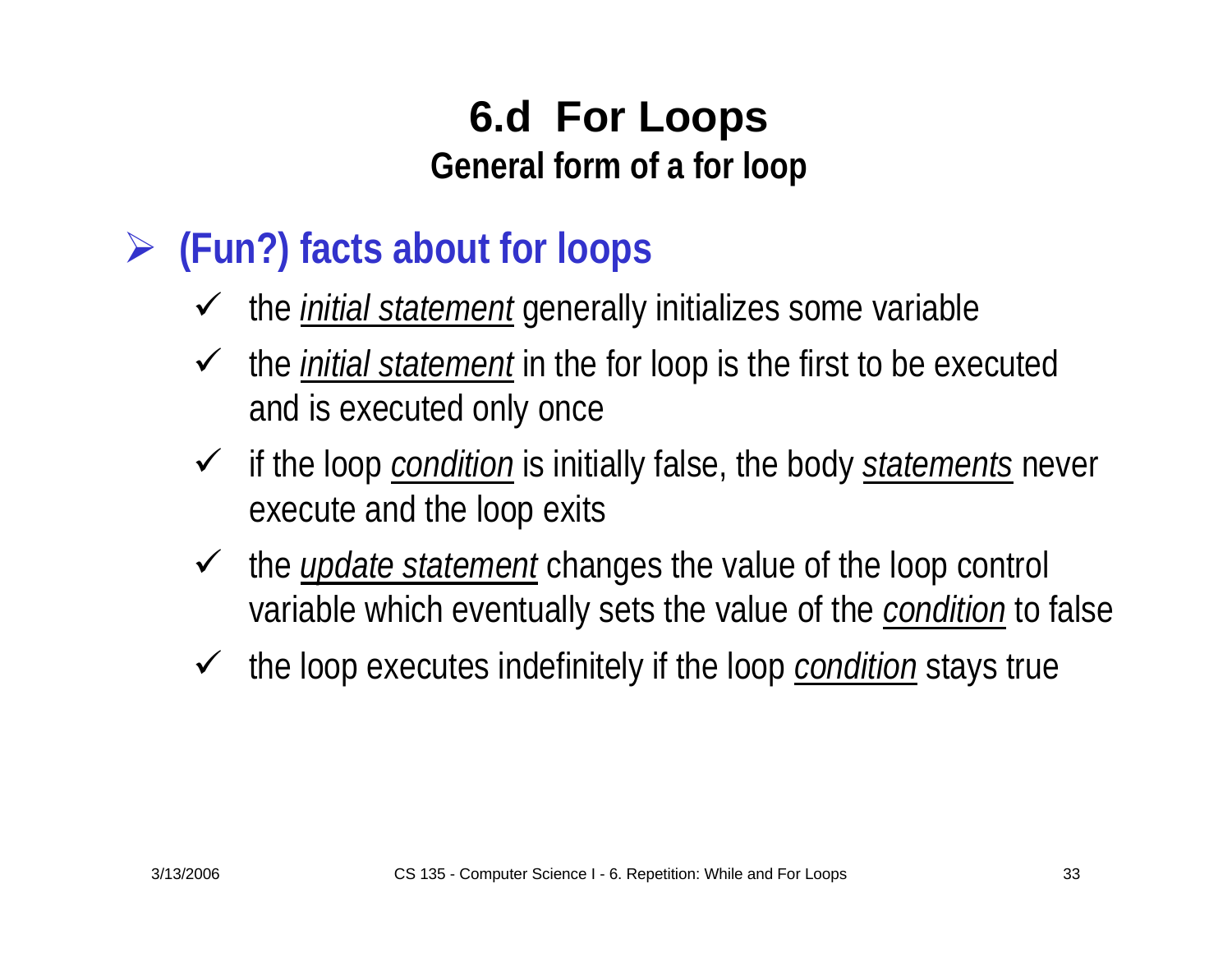¾ **(Fun?) facts about for loops (cont'd)**

 $\checkmark$  a semicolon at the end of the for line creates an empty loop: this is sometimes used as a (bad) way to slow down execution

**for (i = 0; i < 10000; i++) ;**

9 the *initial statement*, loop *condition*, and *update statement* may all be omitted, independently or together, for example:

$$
\begin{array}{l}\n\text{for } ( ; i < 10; i++) { ... } \\
\text{for } (i = 0; ; i++) { ... } \\
\text{for } (i = 0; i < 10; ) { ... } \\
\text{for } ( ; ; ) { ... }\n\end{array}
$$

 $\checkmark$  in this case, the flow of execution mostly depends on the body

 $\;\rightarrow$  this is legal syntax but not necessarily good programming.

3/13/2006 CS 135 - Computer Science I - 6. Repetition: While and For Loops 34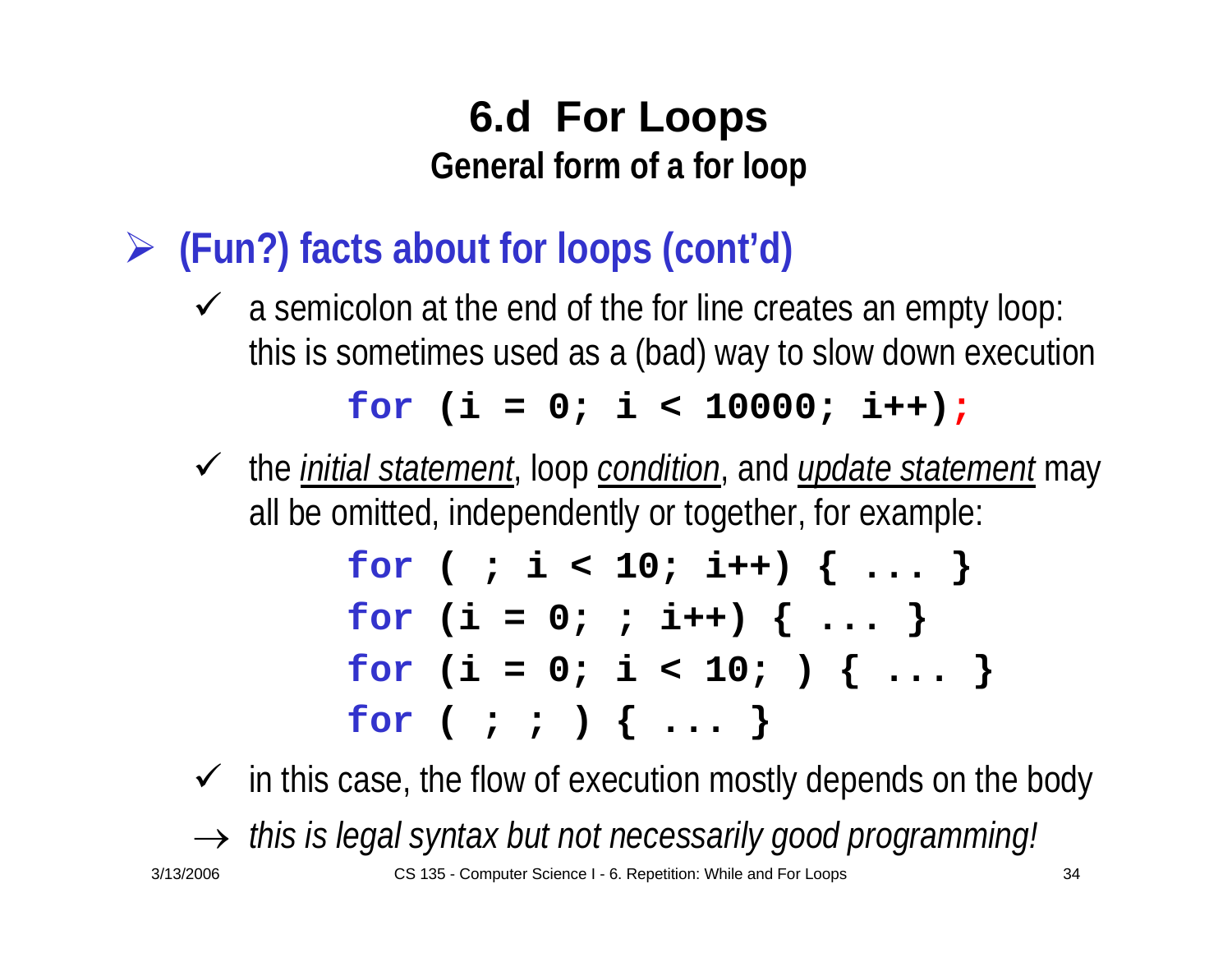## **6.d For Loops Example of for loops**

¾ **For loops are mainly used as counter-controlled loops**

 $\checkmark$  traditional counter-controlled loop

$$
for (i = 0; i < max; i++) { ... }
$$

 $\checkmark$  counter-controlled loop with different ranges

$$
\begin{array}{l}\nfor (i = 1; i <= max; i++) {\dots} \\
for (i = 7; i < max+7; i++) {\dots} \\
\end{array}
$$

 $\sqrt{ }$ decreasing counter-controlled loops

$$
for (i = max; i > 0; i--) { ... }
$$
  
for (i = max-1; i >= 0; i--) { ... }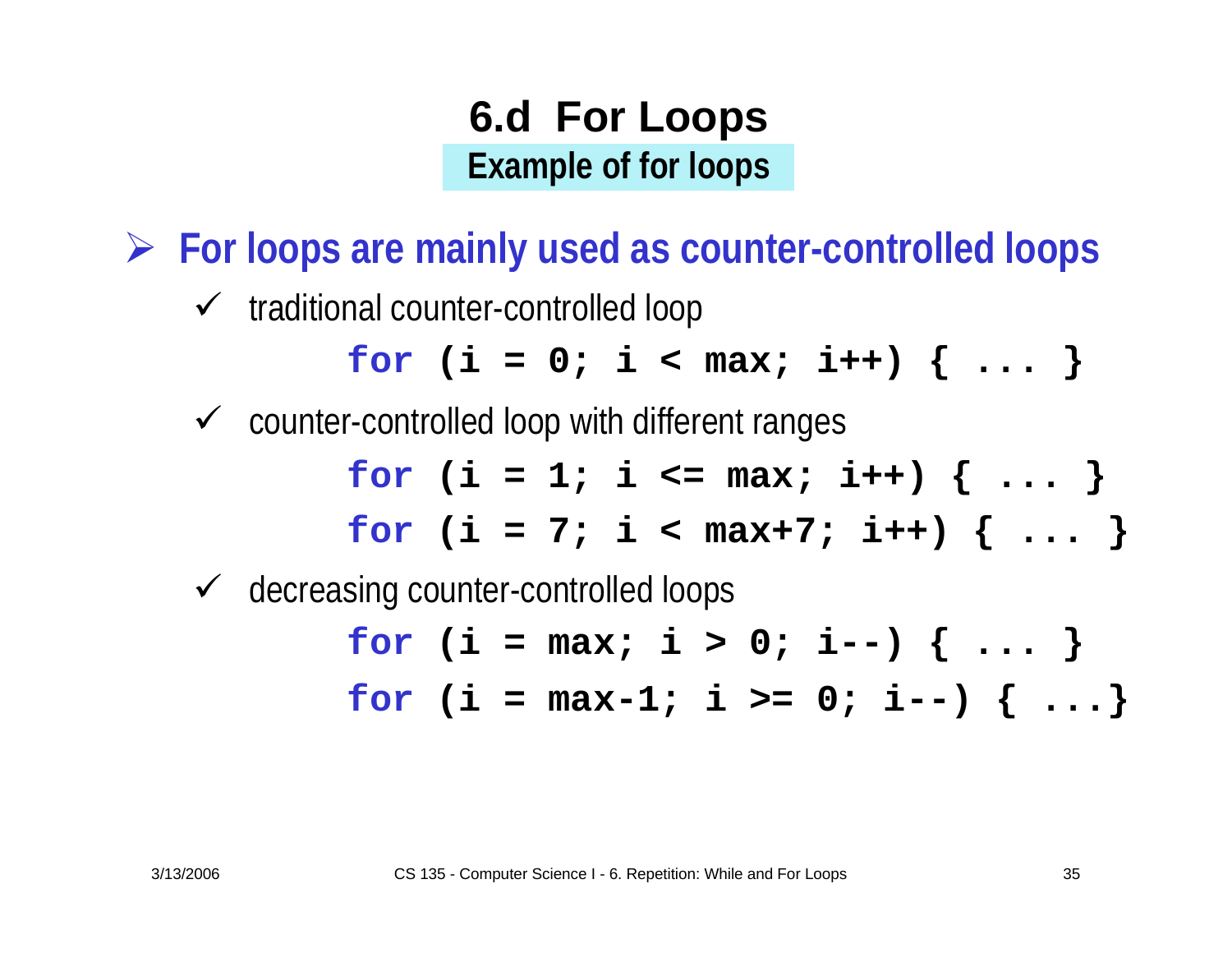### **6.d For Loops Example of for loops**

¾ **Other types of for loops are possible, but rarely used**

```
\checkmark flag-controlled for loop
          for (found = false; !found; found = ...) {
                  ...}
   is the equivalent of
          found = false;
          while (!found) {
                  ...found = ...}
```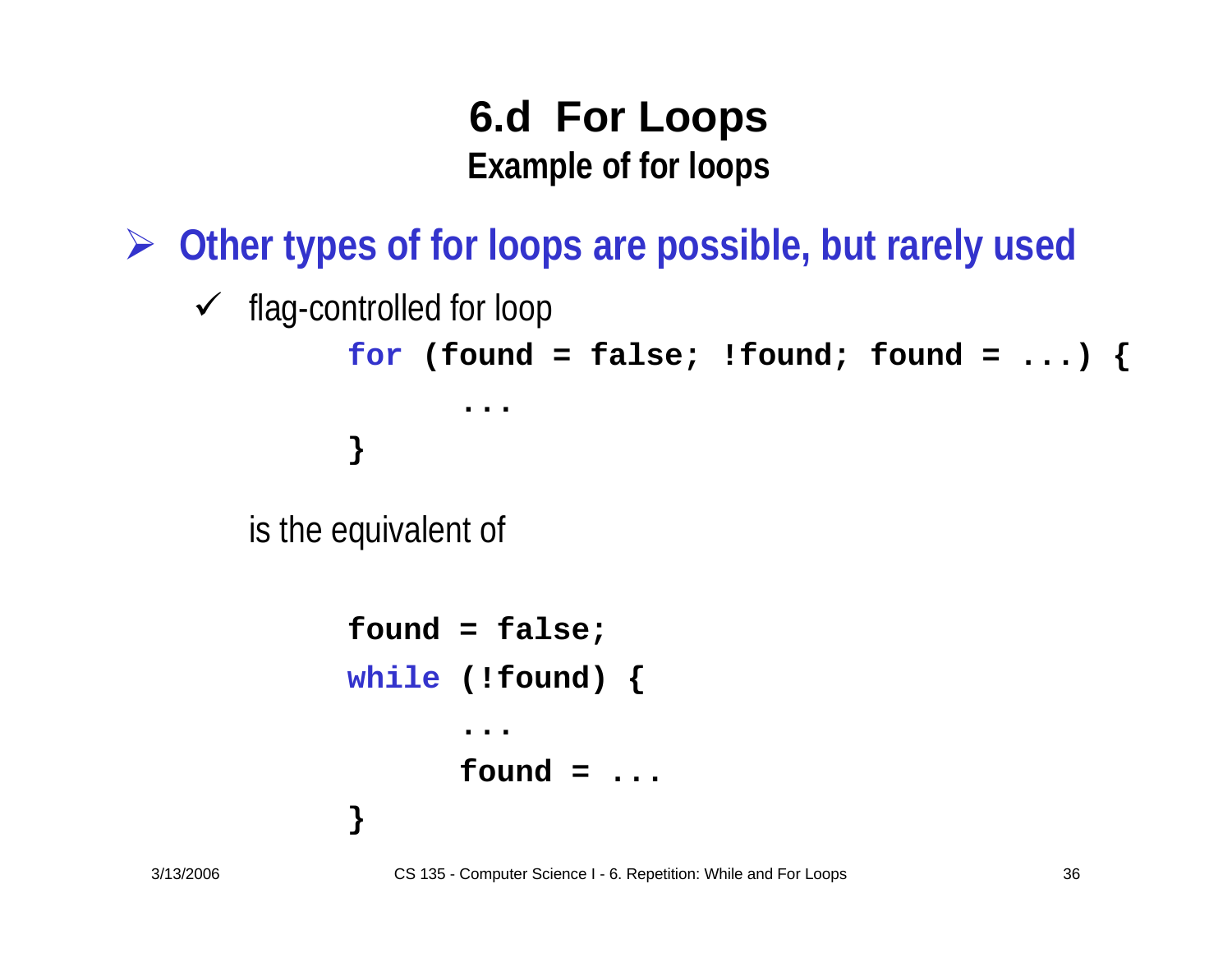#### **6.d For Loops Nested for loops**

¾ **What code can print out a triangle of stars?**



 $\checkmark$ answer:

**}**

$$
for (i = 1; i <= 5; i++) {\n for (j = 0; j < i; j++)\n cout << " * ";\n cout << end];\n }\n}
$$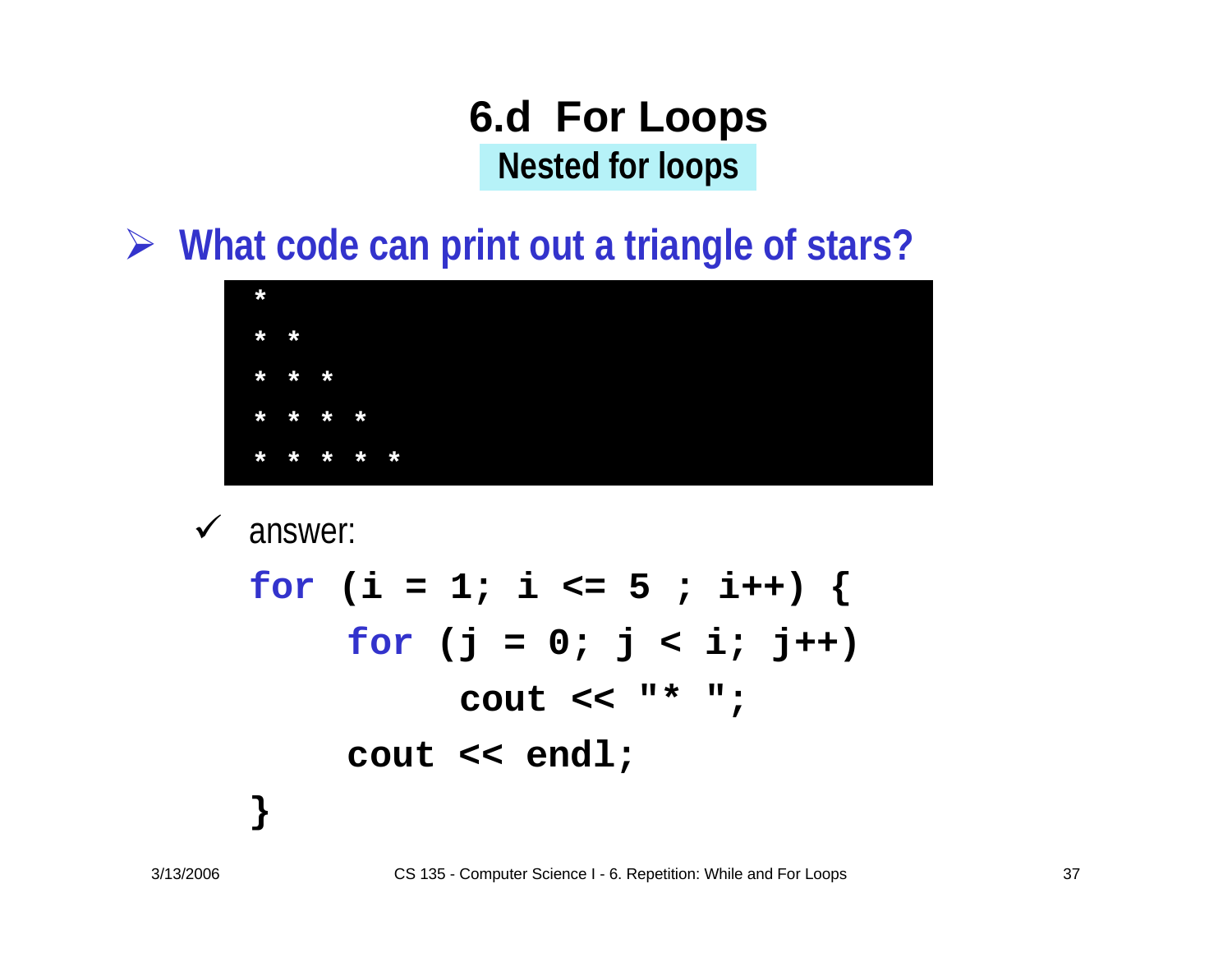#### **6.d For Loops Nested for loops**

¾ **What does this code print out?**

**for (i = 5; i >= 1 ; i--) { for (j = 0; j < i; j++) cout << "\* "; cout << endl; }** answer:



 $\checkmark$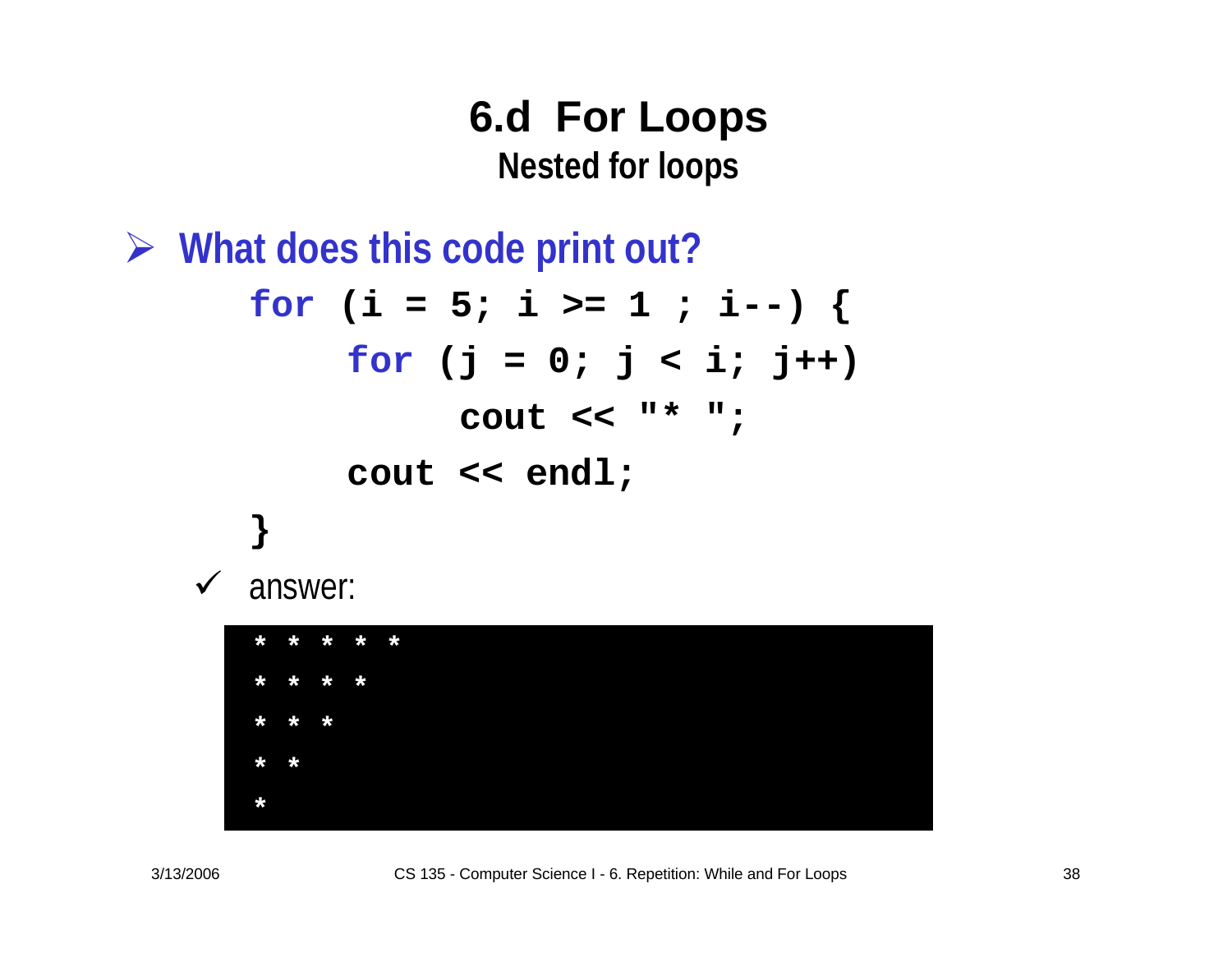#### **6.d For Loops Nested for loops**

¾ **What code can print out the identity matrix?**

| $10000$   |  |           |  |
|-----------|--|-----------|--|
| 0 1 0 0 0 |  |           |  |
|           |  | 0 0 1 0 0 |  |
|           |  | 0 0 0 1 0 |  |
|           |  | 0 0 0 0 1 |  |

9 **for (i = 0; i < 5 ; i++) { for (j = 0; j < i; j++) { cout << (i == j ? 1 : 0); cout << " "; } cout << endl;**

**}**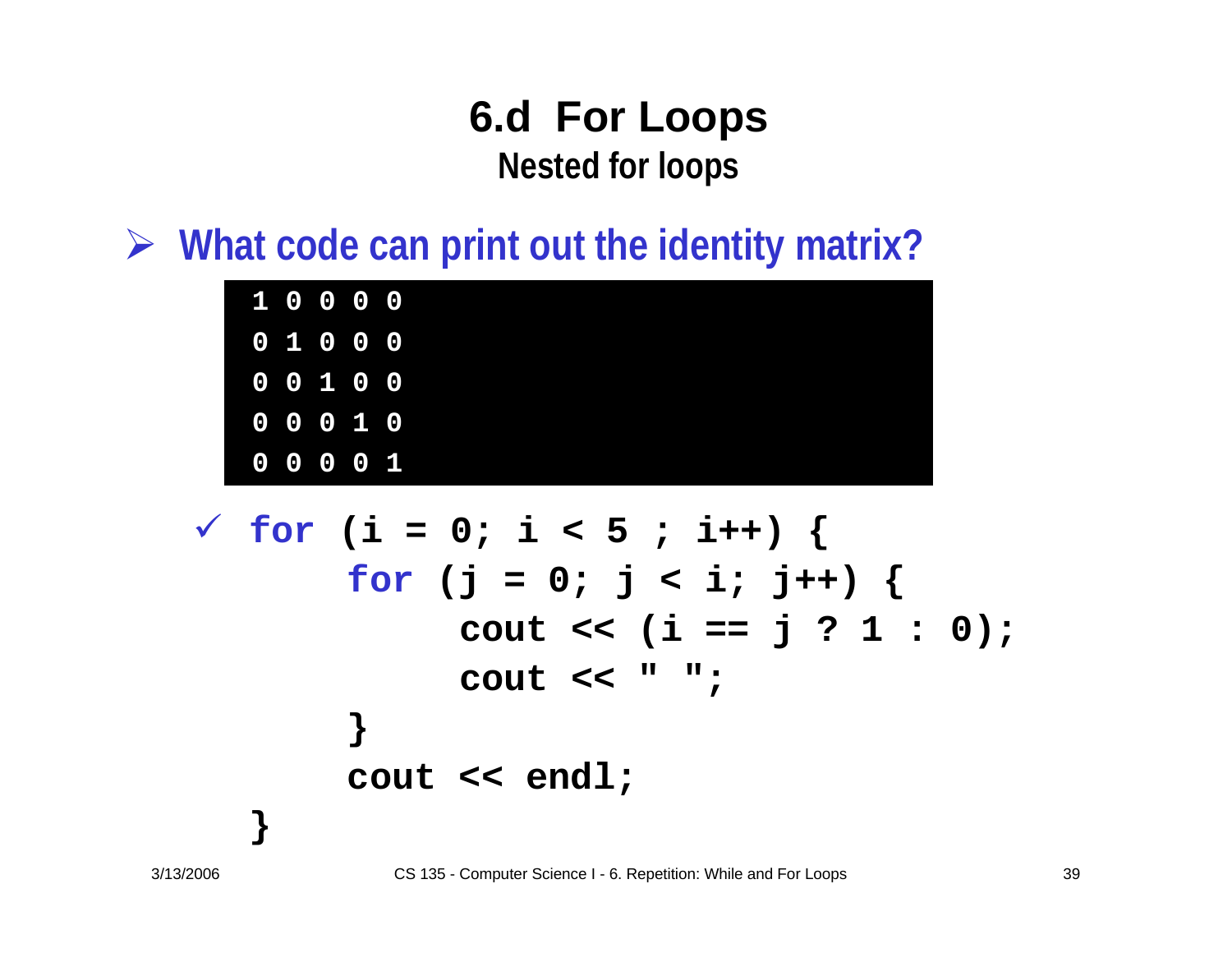#### **6. Repetition: While and For Loops**

- **a.Repetition Structures**
- **b. While Loops**
- **c. Do/While Loops**

#### **d. For Loops**

- 9 **General form of a for loop**
- $\checkmark$ **Examples of for loops**
- 9 **Nested for loops**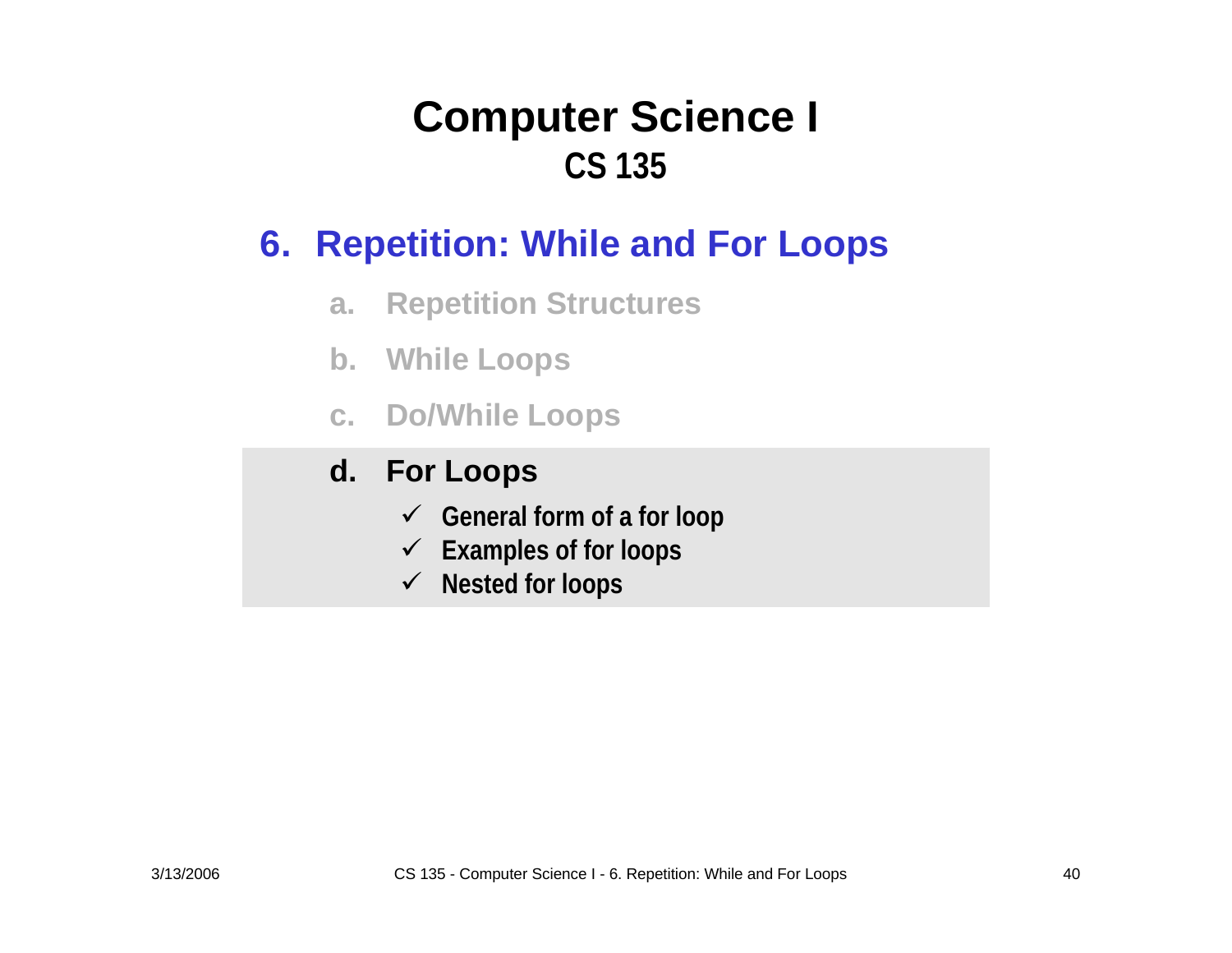#### **6. Repetition: While and For Loops**

- **a.Repetition Structures**
- **b. While Loops**
- **c. Do/While Loops**
- **d. For Loops**